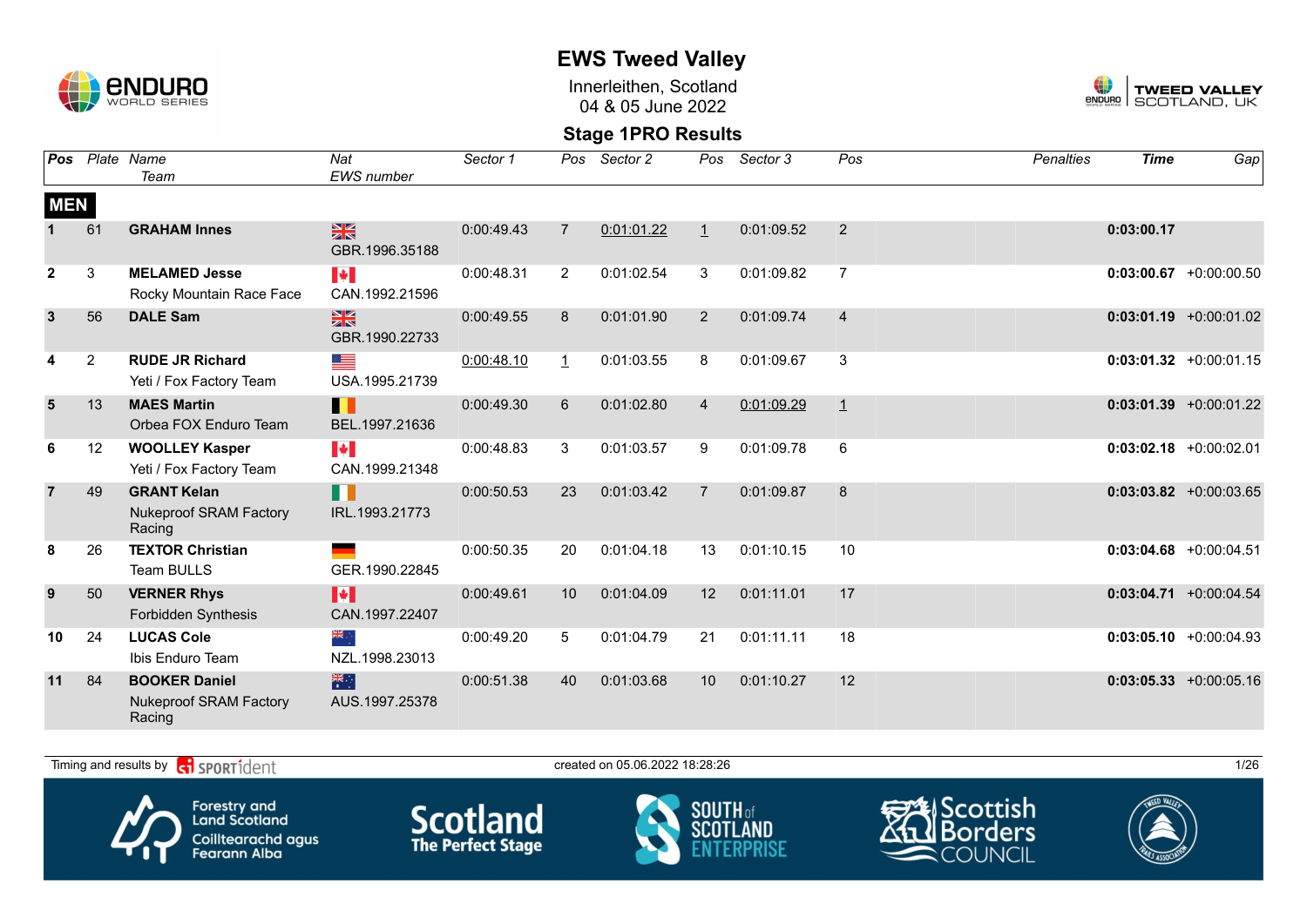

Innerleithen, Scotland 04 & 05 June 2022



### **Stage 1PRO Results**

| Pos        |                | Plate Name                              | Nat                     | Sector 1   | Pos | Sector 2   | Pos | Sector 3   | Pos | <b>Penalties</b> | <b>Time</b> | Gap                       |
|------------|----------------|-----------------------------------------|-------------------------|------------|-----|------------|-----|------------|-----|------------------|-------------|---------------------------|
|            |                | Team                                    | EWS number              |            |     |            |     |            |     |                  |             |                           |
| <b>MEN</b> |                |                                         |                         |            |     |            |     |            |     |                  |             |                           |
| $12 \,$    | 67             | <b>CONNELL Joseph</b>                   | $\frac{\sum x}{\sum x}$ | 0:00:50.07 | 16  | 0:01:04.73 | 19  | 0:01:10.67 | 15  |                  |             | $0:03:05.47 + 0:00:05.30$ |
|            |                | Orange Factory Racing                   | GBR.1994.21745          |            |     |            |     |            |     |                  |             |                           |
| 13         | 18             | <b>VIDAL Antoine</b>                    | M                       | 0:00:50.63 | 26  | 0:01:05.28 | 28  | 0:01:09.75 | 5   |                  |             | $0:03:05.66$ +0:00:05.49  |
|            |                | <b>Commencal Les Orres Team</b>         | FRA.2001.25035          |            |     |            |     |            |     |                  |             |                           |
| 14         | 60             | <b>BRAYTON Adam</b>                     | N<br>X                  | 0:00:52.24 | 54  | 0:01:03.30 | 5   | 0:01:10.18 | 11  |                  |             | $0:03:05.72$ +0:00:05.55  |
|            |                |                                         | GBR.1988.39900          |            |     |            |     |            |     |                  |             |                           |
| 15         | 68             | <b>WATSON Corey</b>                     | $\frac{N}{N}$           | 0:00:51.13 | 38  | 0:01:04.40 | 17  | 0:01:10.45 | 14  |                  |             | $0:03:05.98$ +0:00:05.81  |
|            |                | <b>Nukeproof SRAM Factory</b><br>Racing | GBR.1999.35483          |            |     |            |     |            |     |                  |             |                           |
| 16         | 15             | <b>HEAP Elliott</b>                     | NK<br>ZK                | 0:00:49.91 | 12  | 0:01:03.40 | 6   | 0:01:12.75 | 47  |                  |             | $0:03:06.06$ +0:00:05.89  |
|            |                | Nukeproof SRAM Factory<br>Racing        | GBR.1998.21783          |            |     |            |     |            |     |                  |             |                           |
| 17         | $\overline{7}$ | <b>JOHANSEN Zakarias</b>                | F٣                      | 0:00:50.65 | 28  | 0:01:04.79 | 21  | 0:01:10.99 | 16  |                  |             | $0:03:06.43 + 0:00:06.26$ |
|            |                | Ibis Enduro Team                        | SWE.1992.21863          |            |     |            |     |            |     |                  |             |                           |
| 18         | 31             | <b>VEZINA Mckay</b>                     | N.                      | 0:00:50.95 | 33  | 0:01:05.13 | 25  | 0:01:10.41 | 13  |                  |             | $0:03:06.49 + 0:00:06.32$ |
|            |                | <b>Giant Factory Off-Road</b>           | CAN.1995.21632          |            |     |            |     |            |     |                  |             |                           |
| 19         | 8              | <b>DAILLY Adrien</b>                    | H                       | 0:00:49.98 | 14  | 0:01:05.26 | 27  | 0:01:11.68 | 21  |                  |             | $0:03:06.92 +0:00:06.75$  |
|            |                | Lapierre Zipp Collective                | FRA.1996.21677          |            |     |            |     |            |     |                  |             |                           |
| 20         | 106            | <b>LANGHORN Reece</b>                   | $\frac{\sum x}{\sum x}$ | 0:00:50.10 | 17  | 0:01:03.91 | 11  | 0:01:12.95 | 54  |                  |             | $0:03:06.96 + 0:00:06.79$ |
|            |                |                                         | GBR.1988.23486          |            |     |            |     |            |     |                  |             |                           |
| 21         | 51             | <b>BLAIR Lachlan</b>                    | $\frac{N}{N}$           | 0:00:50.65 | 28  | 0:01:04.27 | 15  | 0:01:12.08 | 32  |                  |             | $0:03:07.00 + 0:00:06.83$ |
|            |                | <b>Orange Factory Racing</b>            | GBR.1995.21426          |            |     |            |     |            |     |                  |             |                           |
| 22         | 21             | <b>CALLAGHAN Gregory</b>                | H                       | 0:00:50.18 | 18  | 0:01:05.50 | 31  | 0:01:11.68 | 21  |                  |             | $0:03:07.36$ +0:00:07.19  |
|            |                | Devinci Global Racing                   | IRL.1991.21827          |            |     |            |     |            |     |                  |             |                           |

Timing and results by  $\overline{c_1}$  SPORT1 $\overline{1}$  dent to the created on 05.06.2022 18:28:26 2/26









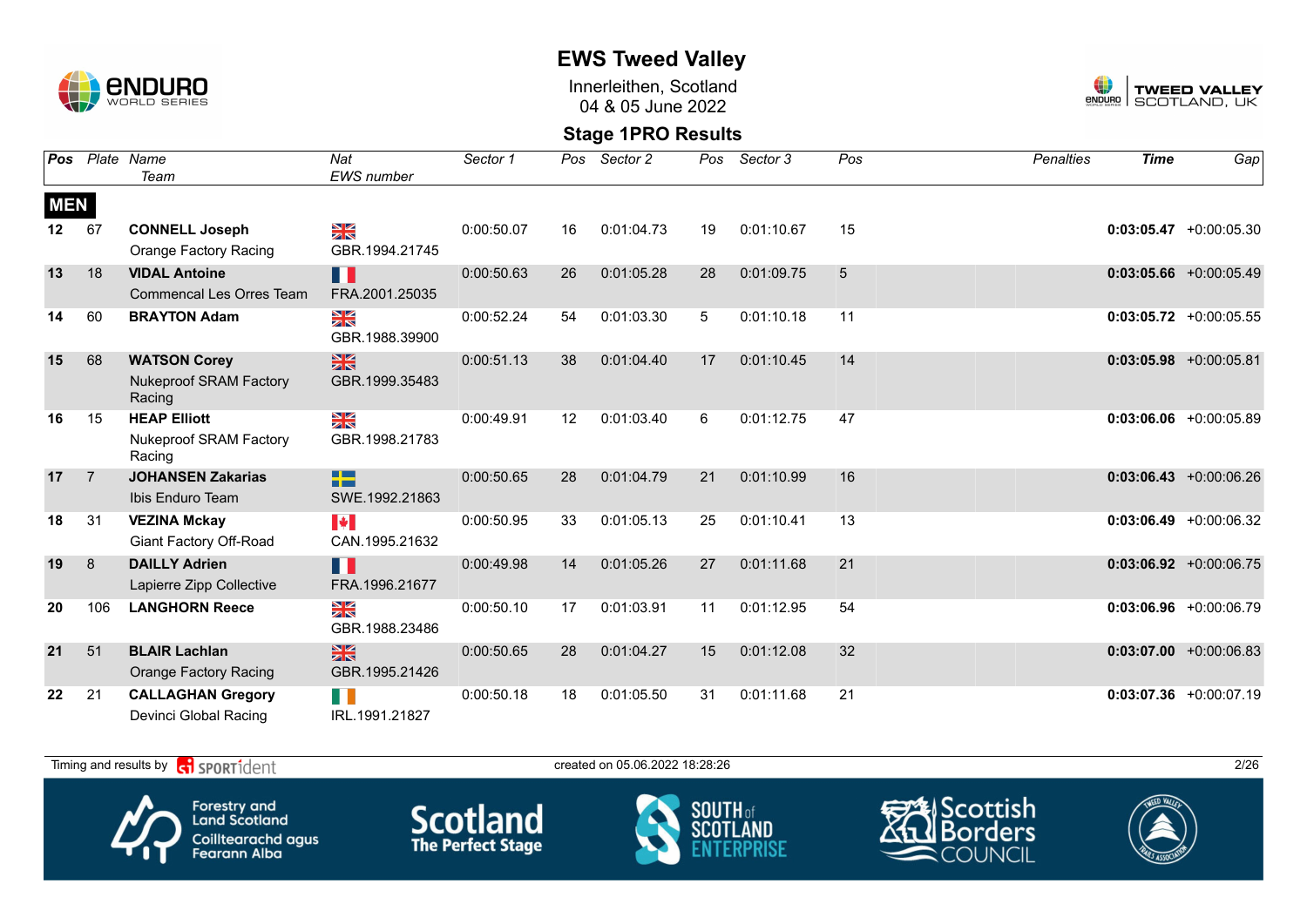

Innerleithen, Scotland 04 & 05 June 2022



### **Stage 1PRO Results**

| Pos        |     | Plate Name<br>Team                                   | Nat<br><b>EWS</b> number                | Sector 1   | Pos | Sector 2                       | Pos | Sector 3   | Pos | <b>Penalties</b> | <b>Time</b> | Gap                       |
|------------|-----|------------------------------------------------------|-----------------------------------------|------------|-----|--------------------------------|-----|------------|-----|------------------|-------------|---------------------------|
| <b>MEN</b> |     |                                                      |                                         |            |     |                                |     |            |     |                  |             |                           |
| 23         | 59  | <b>BUCHANAN Lewis</b>                                | $\frac{N}{N}$<br>GBR.1993.21608         | 0:00:50.63 | 26  | 0:01:04.18                     | 13  | 0:01:12.57 | 39  |                  |             | $0:03:07.38$ +0:00:07.21  |
| 24         | 28  | <b>GAUVIN Remi</b><br>Rocky Mountain Race Face       | $\blacktriangleright$<br>CAN.1992.21624 | 0:00:50.51 | 22  | 0:01:04.77                     | 20  | 0:01:12.32 | 34  |                  |             | $0:03:07.60$ +0:00:07.43  |
| 25         | 32  | <b>STONE Brady</b><br>Polygon Factory Racing         | 米中<br>NZL.2000.23119                    | 0:00:50.50 | 21  | 0:01:05.40                     | 29  | 0:01:11.74 | 25  |                  |             | $0:03:07.64$ +0:00:07.47  |
| 26         | 6   | <b>TORDO Dimitri</b><br>Canyon Collective            | n a<br>FRA.1993.21764                   | 0:00:51.00 | 35  | 0:01:04.37                     | 16  | 0:01:12.59 | 42  |                  |             | $0:03:07.96$ +0:00:07.79  |
| 27         | 78  | <b>GALLAGHER Christopher</b>                         | $\frac{N}{N}$<br>GBR.1993.23014         | 0:00:50.32 | 19  | 0:01:05.17                     | 26  | 0:01:12.57 | 39  |                  |             | $0:03:08.06$ +0:00:07.89  |
| 28         | 47  | <b>MASTERS Edward</b><br><b>Pivot Factory Racing</b> | ▓<br>NZL.1989.22590                     | 0:00:49.98 | 14  | 0:01:06.27                     | 43  | 0:01:11.88 | 27  |                  |             | $0:03:08.13 + 0:00:07.96$ |
| 29         | 86  | <b>CAMOIN Francescu</b><br><b>Specialized Racing</b> | Ш<br>FRA.2001.23545                     | 0:00:50.58 | 25  | 0:01:05.67                     | 34  | 0:01:12.04 | 30  |                  |             | $0:03:08.29 +0:00:08.12$  |
| 30         | 77  | <b>JONES Jono</b><br>Propain Factory Enduro          | $\frac{N}{N}$<br>GBR.1994.37370         | 0:00:50.85 | 30  | 0:01:05.61                     | 32  | 0:01:12.18 | 33  |                  |             | $0:03:08.64$ +0:00:08.47  |
| 31         | 141 | <b>EBDON Jake</b>                                    | $\frac{N}{N}$<br>GBR.2001.32703         | 0:00:51.62 | 45  | 0:01:04.40                     | 17  | 0:01:12.81 | 49  |                  |             | $0:03:08.83$ +0:00:08.66  |
| 32         | 11  | <b>LUKASIK Slawomir</b><br>Canyon CLLTV Dainese      | POL.1993.24876                          | 0:00:49.56 | 9   | 0:01:07.37                     | 60  | 0:01:11.93 | 28  |                  |             | $0:03:08.86$ +0:00:08.69  |
| 33         | 52  | <b>RUDEAU Alex</b><br>Commencal Enduro Project       | H<br>FRA.1996.25071                     | 0:00:52.81 | 64  | 0:01:05.00                     | 23  | 0:01:11.64 | 20  |                  |             | $0:03:09.45 +0:00:09.28$  |
| 34         | 58  | <b>WALL Evan</b><br>Devinci Global Racing            | $\blacktriangleright$<br>CAN.1999.23531 | 0:00:51.44 | 41  | 0:01:06.43                     | 46  | 0:01:11.68 | 21  |                  |             | $0:03:09.55 + 0:00:09.38$ |
|            |     | Timing and results by <b>ci</b> SPORT1dent           |                                         |            |     | created on 05.06.2022 18:28:26 |     |            |     |                  |             | 3/26                      |









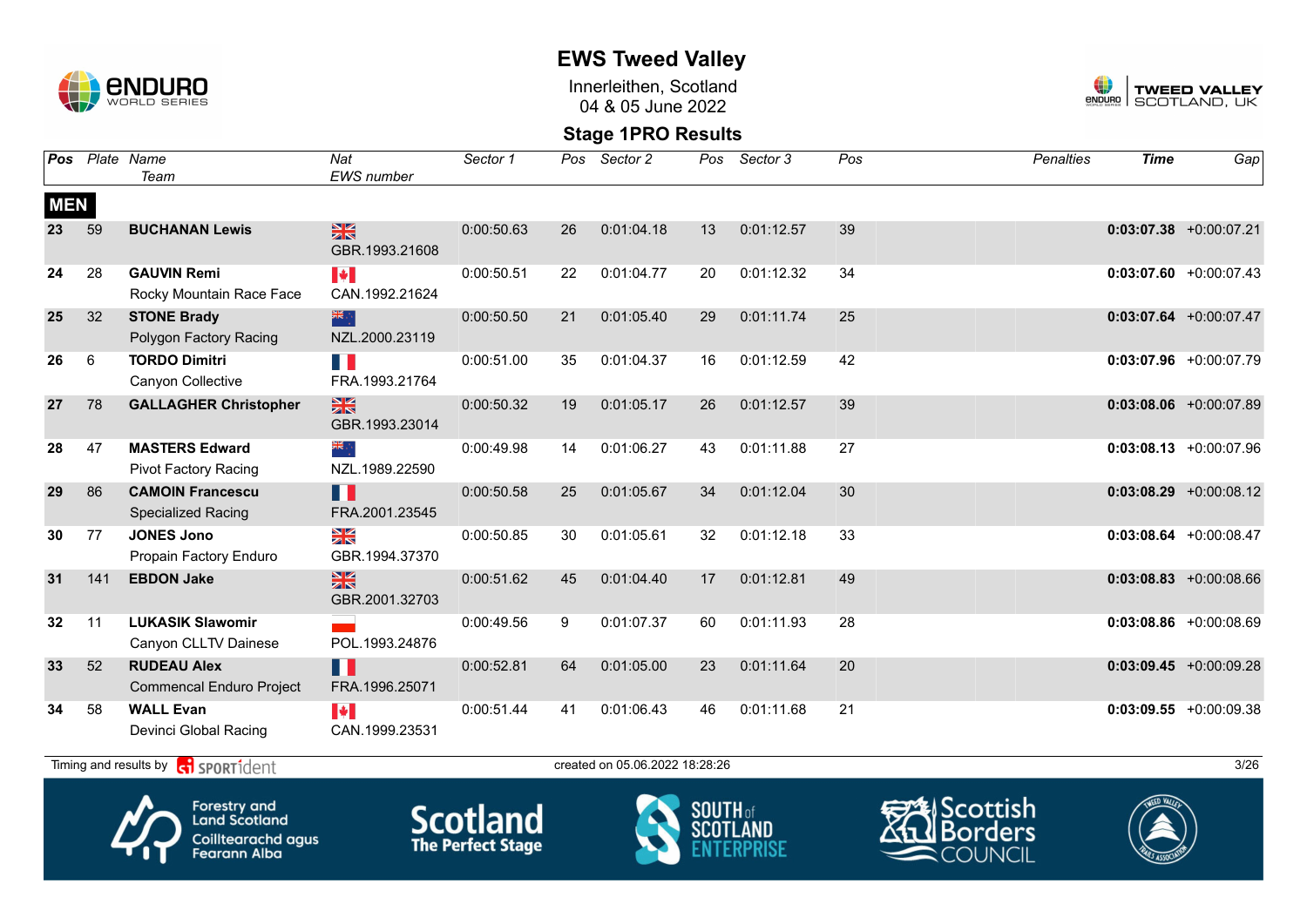

Innerleithen, Scotland 04 & 05 June 2022



|            | Pos Plate Name |                                         | Nat                  | Sector 1   | Pos | Sector 2   | Pos | Sector 3   | Pos | <b>Penalties</b> | <b>Time</b> | Gap                       |
|------------|----------------|-----------------------------------------|----------------------|------------|-----|------------|-----|------------|-----|------------------|-------------|---------------------------|
|            |                | Team                                    | EWS number           |            |     |            |     |            |     |                  |             |                           |
| <b>MEN</b> |                |                                         |                      |            |     |            |     |            |     |                  |             |                           |
| 35         | 87             | <b>STORR Alex</b>                       | $\frac{N}{N}$        | 0:00:50.87 | 31  | 0:01:06.21 | 42  | 0:01:12.52 | 37  |                  |             | $0:03:09.60 + 0:00:09.43$ |
|            |                | Forbidden Synthesis                     | GBR.2001.31009       |            |     |            |     |            |     |                  |             |                           |
| 36         | 30             | <b>MENJOU Irenee</b>                    | T.                   | 0:00:51.60 | 44  | 0:01:05.43 | 30  | 0:01:12.64 | 44  |                  |             | $0:03:09.67$ +0:00:09.50  |
|            |                | Sunn French Connexion By<br>Alpe D'Huez | FRA.1995.22122       |            |     |            |     |            |     |                  |             |                           |
| 37         | 55             | <b>GARAY TAMAYO lago</b>                |                      | 0:00:51.97 | 50  | 0:01:05.72 | 35  | 0:01:12.06 | 31  |                  |             | $0:03:09.75$ +0:00:09.58  |
|            |                | Santa Cruz X SRAM                       | ESP.1991.21707       |            |     |            |     |            |     |                  |             |                           |
| 38         | $\mathbf{1}$   | <b>MOIR Jack</b>                        | $\frac{1}{\sqrt{K}}$ | 0:00:51.29 | 39  | 0:01:07.15 | 55  | 0:01:11.36 | 19  |                  |             | $0:03:09.80 + 0:00:09.63$ |
|            |                | Canyon Collective                       | AUS.1994.33430       |            |     |            |     |            |     |                  |             |                           |
| 39         | 65             | <b>KANGAS Oliwer</b>                    | 22                   | 0:00:49.97 | 13  | 0:01:07.16 | 56  | 0:01:13.13 | 55  |                  |             | $0:03:10.26$ +0:00:10.09  |
|            |                |                                         | SWE.1992.33903       |            |     |            |     |            |     |                  |             |                           |
| 40         | 53             | <b>FRANCK Gilles</b>                    | H                    | 0:00:51.05 | 36  | 0:01:06.65 | 48  | 0:01:12.65 | 45  |                  |             | $0:03:10.35 + 0:00:10.18$ |
|            |                |                                         | BEL.2000.22291       |            |     |            |     |            |     |                  |             |                           |
| 41         | 96             | <b>CARROLL Gavin</b>                    | Ħ                    | 0:00:51.08 | 37  | 0:01:06.17 | 41  | 0:01:13.32 | 58  |                  |             | $0:03:10.57$ +0:00:10.40  |
|            |                |                                         | IRL.1993.35848       |            |     |            |     |            |     |                  |             |                           |
| 42         | 70             | <b>BURNS CONTRERAS Pedro</b>            | $\star$              | 0:00:52.53 | 60  | 0:01:05.75 | 36  | 0:01:12.50 | 36  |                  |             | $0:03:10.78$ +0:00:10.61  |
|            |                | <b>Trek Factory Racing</b>              | CHI.1997.21729       |            |     |            |     |            |     |                  |             |                           |
| 43         | 99             | <b>SMITH Joseph</b>                     | $\frac{N}{N}$        | 0:00:52.48 | 58  | 0:01:05.98 | 40  | 0:01:12.58 | 41  |                  |             | $0:03:11.04$ +0:00:10.87  |
|            |                |                                         | GBR.1990.37383       |            |     |            |     |            |     |                  |             |                           |
| 44         | 14             | <b>DENIAUD Youn</b>                     | T.                   | 0:00:56.31 | 125 | 0:01:05.04 | 24  | 0:01:09.93 | 9   |                  |             | $0:03:11.28 + 0:00:11.11$ |
|            |                | Giant Factory Off-Road                  | FRA.1996.22994       |            |     |            |     |            |     |                  |             |                           |
| 45         | 88             | <b>WARNET Manu</b>                      |                      | 0:00:51.55 | 43  | 0:01:06.71 | 49  | 0:01:13.22 | 57  |                  |             | $0:03:11.48$ +0:00:11.31  |
|            |                |                                         | NED.2001.26267       |            |     |            |     |            |     |                  |             |                           |

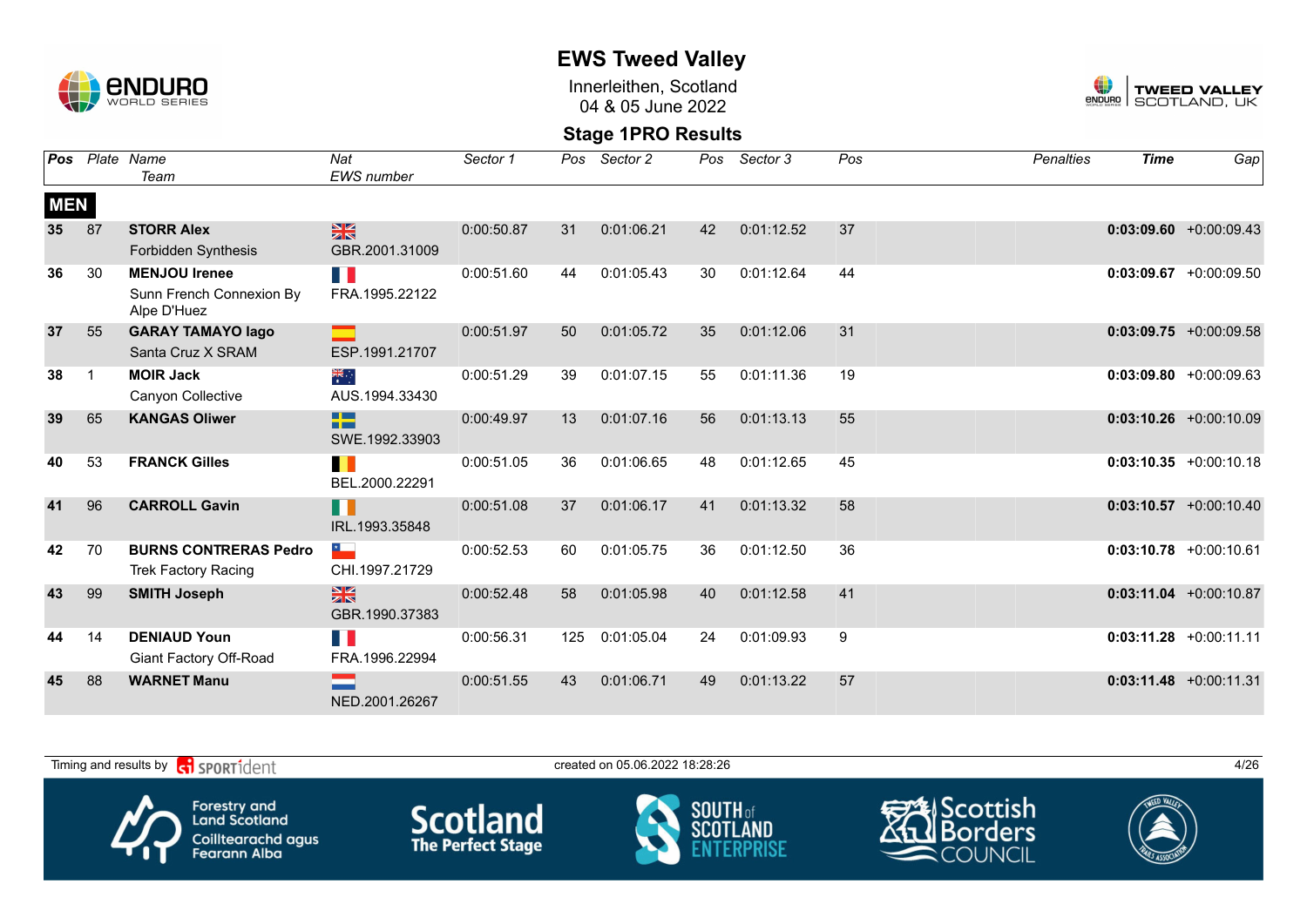

Innerleithen, Scotland 04 & 05 June 2022



### **Stage 1PRO Results**

| <b>Pos</b> |     | Plate Name<br>Team                                                  | Nat<br><b>EWS</b> number        | Sector 1   | Pos | Sector 2   | Pos | Sector 3   | Pos | <b>Penalties</b> | <b>Time</b> | Gap                       |
|------------|-----|---------------------------------------------------------------------|---------------------------------|------------|-----|------------|-----|------------|-----|------------------|-------------|---------------------------|
| <b>MEN</b> |     |                                                                     |                                 |            |     |            |     |            |     |                  |             |                           |
| 46         | 137 | <b>PHILOGENE Jonathan</b>                                           | ₩<br>RSA.1997.50570             | 0:00:50.95 | 33  | 0:01:06.32 | 45  | 0:01:14.39 | 83  |                  |             | $0:03:11.66 + 0:00:11.49$ |
| 47         | 105 | <b>MOORE Thomas</b>                                                 | $\frac{N}{N}$<br>GBR.1994.33293 | 0:00:52.13 | 52  | 0:01:05.95 | 37  | 0:01:13.59 | 69  |                  |             | $0:03:11.67$ +0:00:11.50  |
| 48         | 118 | <b>SCOTT Riley</b>                                                  | ≫<br>X<br>GBR.2000.38625        | 0:00:52.35 | 55  | 0:01:06.96 | 53  | 0:01:12.68 | 46  |                  |             | $0:03:11.99 + 0:00:11.82$ |
| 49         | 57  | <b>SCOTT Mark</b><br>Santa Cruz X SRAM                              | $\frac{N}{N}$<br>GBR.1993.21714 | 0:00:52.92 | 65  | 0:01:05.61 | 32  | 0:01:13.57 | 67  |                  |             | $0:03:12.10 + 0:00:11.93$ |
| 50         | 63  | <b>DRACH Torben</b><br>RAAW // Levelnine Gravity                    | GER.1998.22419                  | 0:00:51.83 | 48  | 0:01:07.55 | 67  | 0:01:12.82 | 50  |                  |             | $0:03:12.20 +0:00:12.03$  |
| 51         | 62  | <b>STUTTARD Mathew</b><br>Polygon Factory Racing                    | $\frac{N}{N}$<br>GBR.1993.21661 | 0:00:54.39 | 89  | 0:01:06.29 | 44  | 0:01:11.71 | 24  |                  |             | $0:03:12.39 +0:00:12.22$  |
| 52         | 29  | <b>SECONDI Nathan</b><br><b>Fulgur Factory Team</b><br>Valdinievole | n K<br>FRA.1999.22133           | 0:00:51.62 | 45  | 0:01:08.03 | 70  | 0:01:12.75 | 47  |                  |             | $0:03:12.40 + 0:00:12.23$ |
| 53         | 16  | <b>MURRAY Charles</b><br><b>Specialized Racing</b>                  | 米心<br>NZL.1996.22752            | 0:00:52.45 | 56  | 0:01:07.47 | 65  | 0:01:12.84 | 52  |                  |             | $0:03:12.76$ +0:00:12.59  |
| 54         | 138 | <b>MCBAIN Calum</b>                                                 | XK<br>ZK<br>GBR.1998.33913      | 0:00:50.92 | 32  | 0:01:07.80 | 69  | 0:01:14.06 | 76  |                  |             | $0:03:12.78$ +0:00:12.61  |
| 55         | 123 | <b>HOLOWKO Alex</b>                                                 | $\frac{N}{N}$<br>GBR.1990.21357 | 0:00:51.88 | 49  | 0:01:07.44 | 64  | 0:01:13.53 | 64  |                  |             | $0:03:12.85 + 0:00:12.68$ |
| 56         | 76  | <b>WILSON Thomas</b><br>Orange Factory Racing                       | ≥k<br>GBR.2000.22553            | 0:00:54.30 | 85  | 0:01:06.85 | 52  | 0:01:11.81 | 26  |                  |             | $0:03:12.96 + 0:00:12.79$ |

Timing and results by  $\overline{c_1}$  SPORT1 $\overline{1}$  dent to the second second of 5.06.2022 18:28:26 5/26 5/26 5/26 Scottish Forestry and<br>Land Scotland **Scotland SOUTH** of orders scot Coilltearachd agus<br>Fearann Alba COUNCIL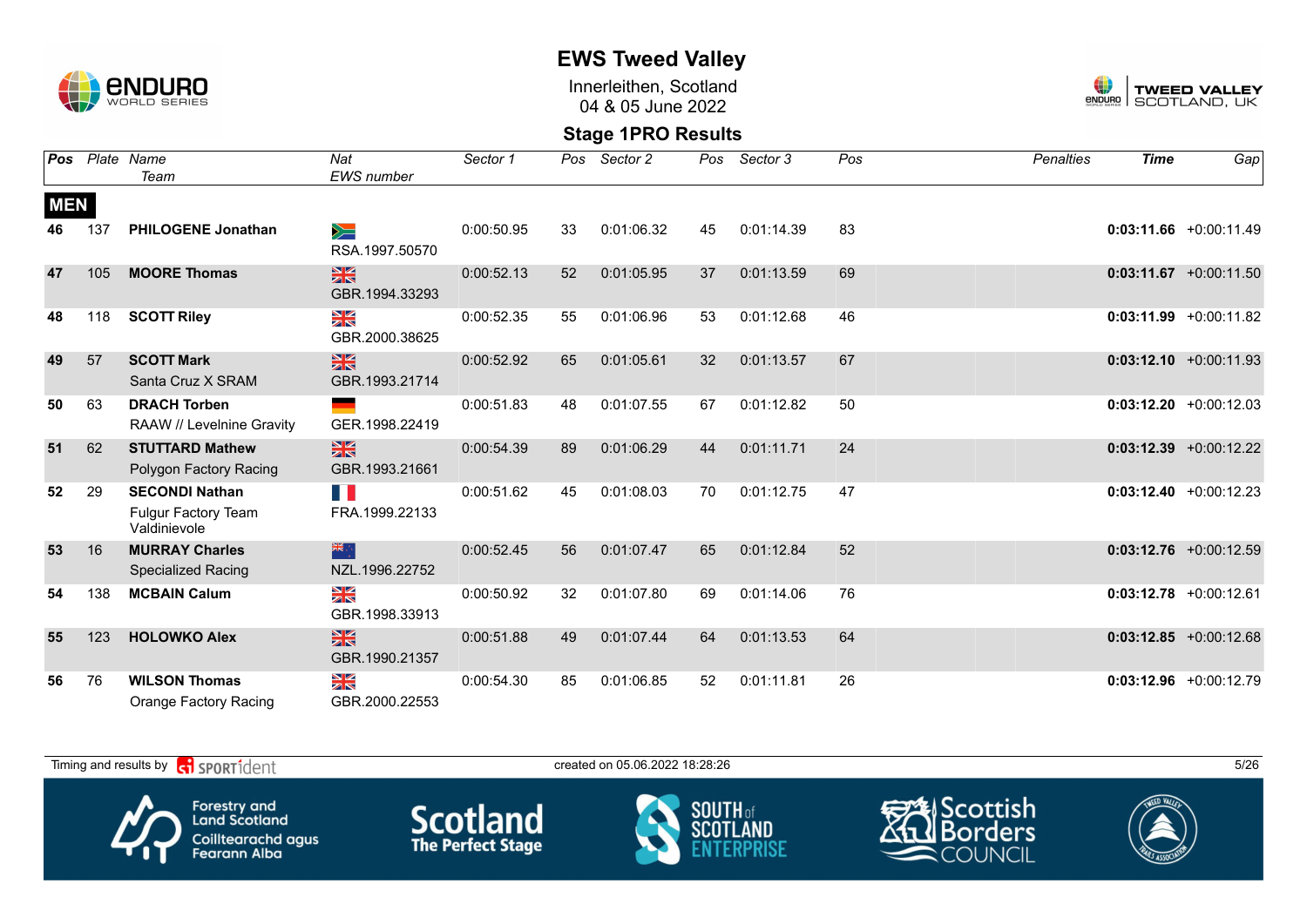

Innerleithen, Scotland 04 & 05 June 2022



| Pos        |     | Plate Name                      | Nat               | Sector 1   | Pos | Sector 2   | Pos | Sector 3   | Pos | <b>Penalties</b> | <b>Time</b> | Gap                       |
|------------|-----|---------------------------------|-------------------|------------|-----|------------|-----|------------|-----|------------------|-------------|---------------------------|
|            |     | Team                            | <b>EWS</b> number |            |     |            |     |            |     |                  |             |                           |
| <b>MEN</b> |     |                                 |                   |            |     |            |     |            |     |                  |             |                           |
| 57         | 46  | <b>JEANDEL Louis</b>            | H                 | 0:00:52.66 | 63  | 0:01:06.79 | 50  | 0:01:13.53 | 64  |                  |             | $0:03:12.98$ +0:00:12.81  |
|            |     | <b>Commencal Enduro Project</b> | FRA.1998.22140    |            |     |            |     |            |     |                  |             |                           |
| 58         | 23  | <b>PIGEON Hugo</b>              | E.                | 0:00:51.65 | 47  | 0:01:07.28 | 58  | 0:01:14.18 | 78  |                  |             | $0:03:13.11 + 0:00:12.94$ |
|            |     | Scott SR Suntour Enduro<br>Team | FRA.1996.23507    |            |     |            |     |            |     |                  |             |                           |
| 59         | 48  | <b>LUTHI Patrick</b>            | B                 | 0:00:52.60 | 62  | 0:01:07.35 | 59  | 0:01:13.20 | 56  |                  |             | $0:03:13.15 + 0:00:12.98$ |
|            |     |                                 | SUI.1992.22607    |            |     |            |     |            |     |                  |             |                           |
| 60         | 113 | <b>SHUCKSMITH Samuel</b>        | ≥k                | 0:00:52.47 | 57  | 0:01:07.51 | 66  | 0:01:13.43 | 62  |                  |             | $0:03:13.41 + 0:00:13.24$ |
|            |     |                                 | GBR.1990.23007    |            |     |            |     |            |     |                  |             |                           |
| 61         | 10  | <b>WALKER Matthew</b>           | 米心                | 0:00:53.72 | 80  | 0:01:07.40 | 61  | 0:01:12.39 | 35  |                  |             | $0:03:13.51 + 0:00:13.34$ |
|            |     | <b>Pivot Factory Racing</b>     | NZL.1990.21846    |            |     |            |     |            |     |                  |             |                           |
| 62         | 145 | <b>NOBLE Josh</b>               | ≫<br>X            | 0:00:53.21 | 69  | 0:01:06.50 | 47  | 0:01:13.86 | 72  |                  |             | $0:03:13.57 + 0:00:13.40$ |
|            |     |                                 | GBR.2001.25619    |            |     |            |     |            |     |                  |             |                           |
| 63         | 163 | <b>RANGER Lewis</b>             | $\frac{N}{N}$     | 0:00:53.59 | 76  | 0:01:07.00 | 54  | 0:01:13.34 | 61  |                  |             | $0:03:13.93 + 0:00:13.76$ |
|            |     |                                 | GBR.1999.38588    |            |     |            |     |            |     |                  |             |                           |
| 64         | 64  | <b>MASTERS Wyn</b>              | ्∶ क्रह           | 0:00:53.06 | 66  | 0:01:07.40 | 61  | 0:01:13.58 | 68  |                  |             | $0:03:14.04$ +0:00:13.87  |
|            |     | <b>GT Factory Racing</b>        | NZL.1987.21663    |            |     |            |     |            |     |                  |             |                           |
| 65         | 129 | <b>MENZIES Jack</b>             | M                 | 0:00:50.55 | 24  | 0:01:11.67 | 118 | 0:01:11.95 | 29  |                  |             | $0:03:14.17 + 0:00:14.00$ |
|            |     |                                 | CAN.2001.22519    |            |     |            |     |            |     |                  |             |                           |
| 66         | 27  | <b>PERSAK Vid</b>               | $\bullet$         | 0:00:52.56 | 61  | 0:01:07.60 | 68  | 0:01:14.04 | 75  |                  |             | $0:03:14.20 +0:00:14.03$  |
|            |     | Orbea FOX Enduro Team           | SLO.1996.22810    |            |     |            |     |            |     |                  |             |                           |
| 67         | 120 | <b>FAGERBERG Philip</b>         | H۳                | 0:00:53.40 | 72  | 0:01:08.29 | 74  | 0:01:12.83 | 51  |                  |             | $0:03:14.52 +0:00:14.35$  |
|            |     |                                 | SWE.1996.25802    |            |     |            |     |            |     |                  |             |                           |

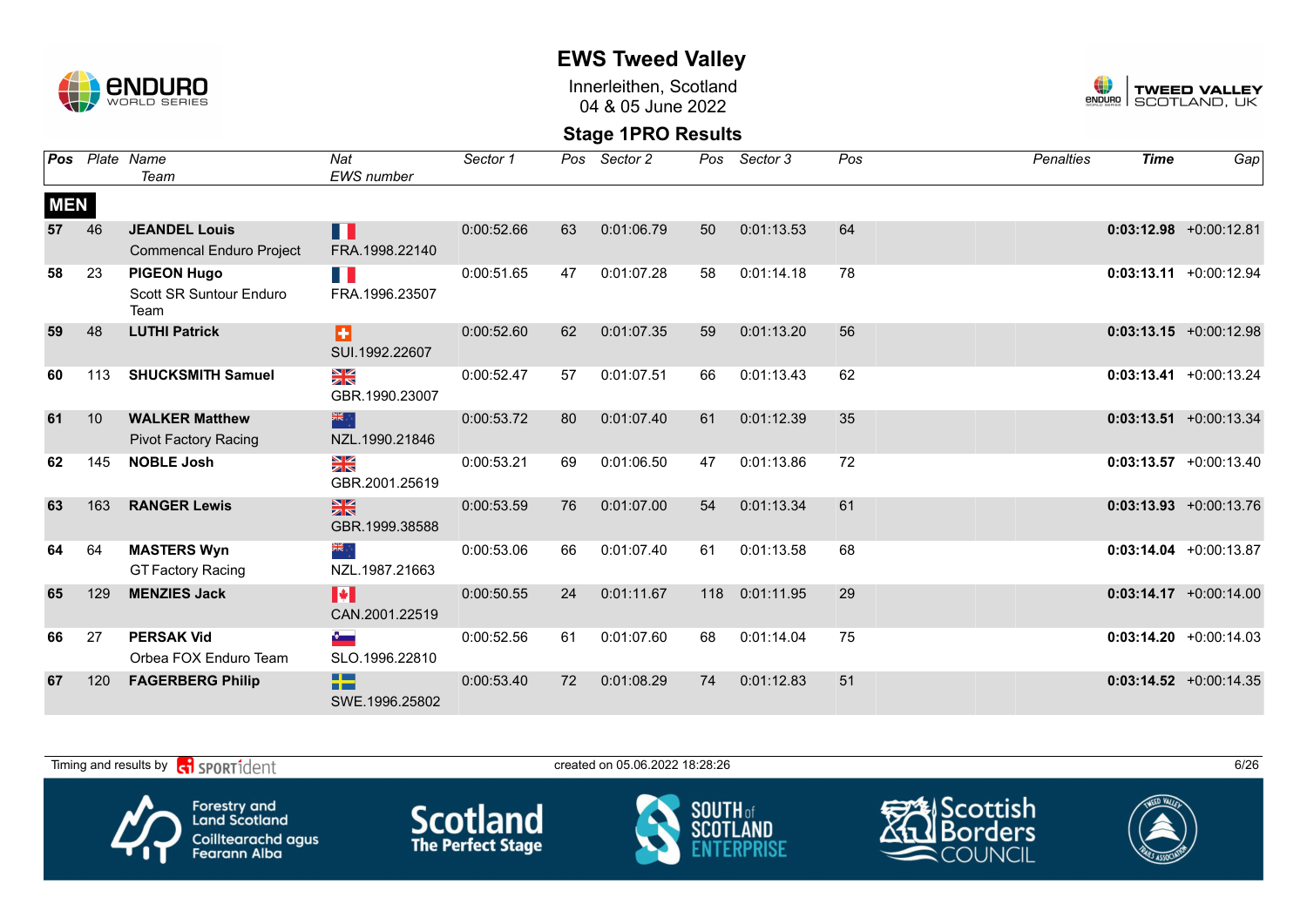

Innerleithen, Scotland 04 & 05 June 2022



| Pos        |     | Plate Name                                                   | Nat                             | Sector 1   | Pos | Sector 2   | Pos | Sector 3   | Pos | <b>Penalties</b> | <b>Time</b> | Gap                       |
|------------|-----|--------------------------------------------------------------|---------------------------------|------------|-----|------------|-----|------------|-----|------------------|-------------|---------------------------|
|            |     | Team                                                         | EWS number                      |            |     |            |     |            |     |                  |             |                           |
| <b>MEN</b> |     |                                                              |                                 |            |     |            |     |            |     |                  |             |                           |
| 68         | 54  | <b>FRANCARDO Tommaso</b>                                     | n e<br>ITA.1997.22813           | 0:00:52.16 | 53  | 0:01:08.82 | 82  | 0:01:13.55 | 66  |                  |             | $0:03:14.53 + 0:00:14.36$ |
| 69         | 90  | <b>HUTCHENS Chris</b>                                        | $\frac{N}{N}$<br>GBR.1989.22999 | 0:00:53.48 | 73  | 0:01:06.83 | 51  | 0:01:14.38 | 82  |                  |             | $0:03:14.69$ +0:00:14.52  |
| 70         | 171 | <b>BOX Archie</b>                                            | NK<br>ZK<br>GBR.1998.23201      | 0:00:52.02 | 51  | 0:01:08.55 | 77  | 0:01:14.30 | 79  |                  |             | $0:03:14.87$ +0:00:14.70  |
| 71         | 66  | <b>KRASNY Carter</b>                                         | M<br>CAN.1999.22027             | 0:00:51.53 | 42  | 0:01:08.73 | 81  | 0:01:14.82 | 89  |                  |             | $0:03:15.08$ +0:00:14.91  |
| 72         | 101 | <b>TEJCHMAN Premek</b>                                       | CZE.1988.22389                  | 0:00:54.48 | 92  | 0:01:07.40 | 61  | 0:01:13.33 | 59  |                  |             | $0:03:15.21 + 0:00:15.04$ |
| 73         | 94  | <b>BLAHA Vojtech</b>                                         | CZE.1999.22684                  | 0:00:53.56 | 75  | 0:01:08.27 | 73  | 0:01:13.50 | 63  |                  |             | $0:03:15.33 + 0:00:15.16$ |
| 74         | 45  | <b>LARBEYOU Guillaume</b><br><b>Commencal Enduro Project</b> | H.<br>FRA.1994.25575            | 0:00:49.77 | 11  | 0:01:13.03 | 132 | 0:01:12.56 | 38  |                  |             | $0:03:15.36 + 0:00:15.19$ |
| 75         | 85  | <b>HALE Ant</b><br><b>Nukeproof SRAM Factory</b><br>Racing   | $\frac{N}{N}$<br>GBR.1994.35957 | 0:00:53.63 | 79  | 0:01:09.00 | 83  | 0:01:12.92 | 53  |                  |             | $0:03:15.55 + 0:00:15.38$ |
| 76         | 108 | <b>HARKER Jack</b>                                           | ≥k<br>GBR.1998.33252            | 0:00:53.62 | 77  | 0:01:08.63 | 80  | 0:01:13.80 | 71  |                  |             | $0:03:16.05 +0:00:15.88$  |
| 77         | 20  | <b>NICOLAI Florian</b><br><b>BH Enduro Racing Team</b>       | H<br>FRA.1993.21749             | 0:00:52.48 | 58  | 0:01:09.42 | 87  | 0:01:14.33 | 81  |                  |             | $0:03:16.23 + 0:00:16.06$ |
| 78         | 74  | <b>WILDHABER Gustav</b><br><b>Cube Action Team</b>           | ÷<br>SUI.1988.21848             | 0:00:53.25 | 70  | 0:01:09.41 | 86  | 0:01:13.89 | 73  |                  |             | $0:03:16.55 + 0:00:16.38$ |

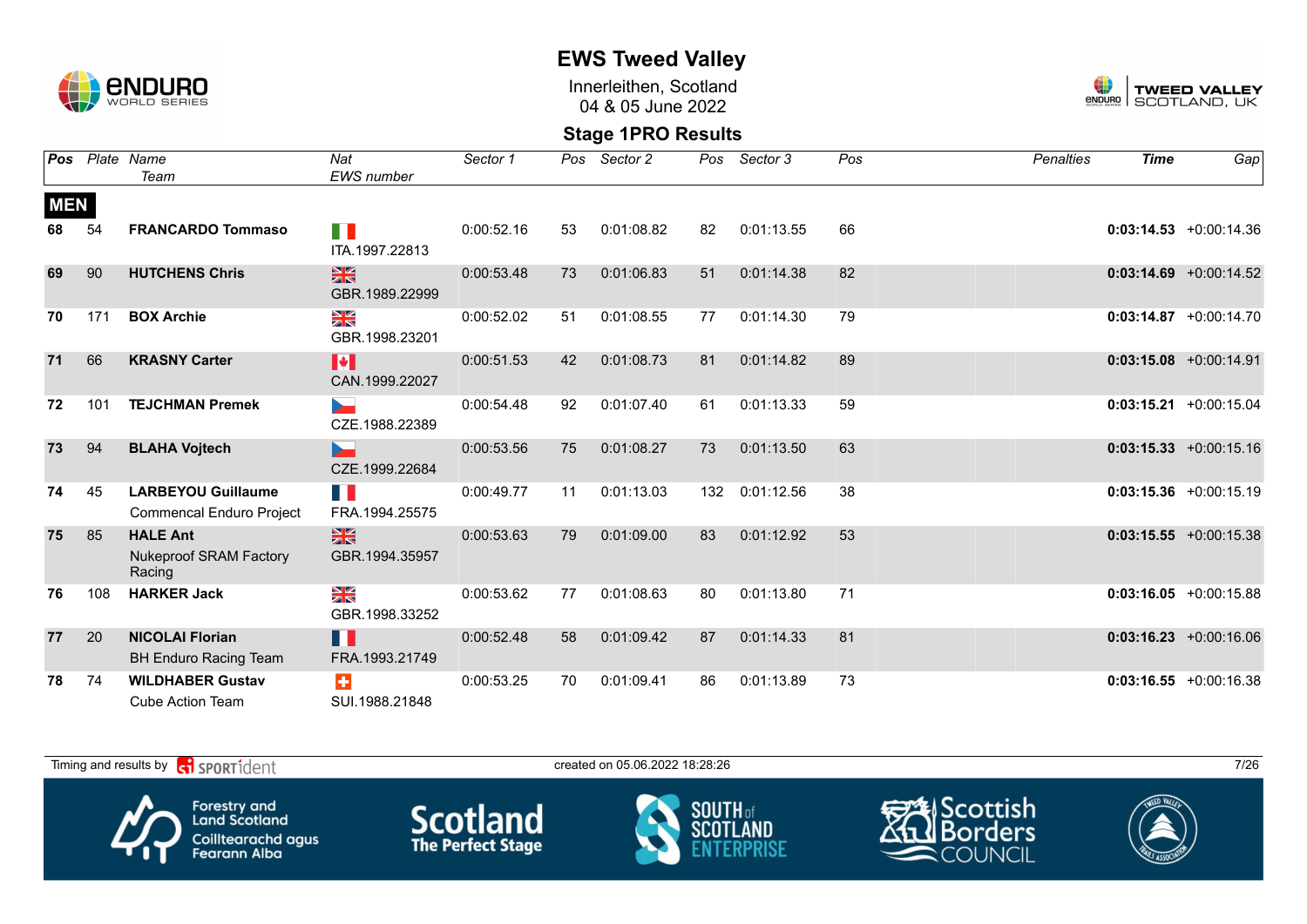

Innerleithen, Scotland 04 & 05 June 2022



|            |                | Pos Plate Name                                              | Nat                             | Sector 1   | Pos              | Sector 2   |     | Pos Sector 3 | Pos | <b>Penalties</b> | <b>Time</b> | Gap                       |
|------------|----------------|-------------------------------------------------------------|---------------------------------|------------|------------------|------------|-----|--------------|-----|------------------|-------------|---------------------------|
|            |                | Team                                                        | <b>EWS</b> number               |            |                  |            |     |              |     |                  |             |                           |
| <b>MEN</b> |                |                                                             |                                 |            |                  |            |     |              |     |                  |             |                           |
| 79         | 135            | <b>PROCHYRA Jordan</b>                                      | 米村<br>AUS.1994.21674            | 0:00:55.31 | 109              | 0:01:08.10 | 72  | 0:01:13.33   | 59  |                  |             | $0:03:16.74 +0:00:16.57$  |
| 80         | $\overline{4}$ | <b>MIQUEL Kevin</b><br>Specialized Racing                   | E.<br>FRA.1991.21704            | 0:00:48.87 | 4                | 0:01:05.96 | 38  | 0:01:22.32   | 149 |                  |             | $0:03:17.15 + 0:00:16.98$ |
| 81         | 69             | <b>MACARTHUR Glenn</b>                                      | H<br>FRA.2000.22879             | 0:00:54.63 | 94               | 0:01:08.55 | 77  | 0:01:14.16   | 77  |                  |             | $0:03:17.34 + 0:00:17.17$ |
| 82         | 124            | <b>JENSEN Henrik</b>                                        | ≥k<br>GBR.1998.25933            | 0:00:53.62 | 77               | 0:01:08.53 | 76  | 0:01:15.39   | 99  |                  |             | $0:03:17.54$ +0:00:17.37  |
| 83         | 93             | <b>RYAN Fergus</b>                                          | $\frac{N}{N}$<br>GBR.1993.22458 | 0:00:54.33 | 88               | 0:01:08.62 | 79  | 0:01:14.68   | 86  |                  |             | $0:03:17.63 + 0:00:17.46$ |
| 84         | 144            | <b>JACKSON Ben</b>                                          | N<br>X<br>GBR.2001.28609        | 0:00:55.10 | 104              | 0:01:07.17 | 57  | 0:01:15.69   | 107 |                  |             | $0:03:17.96$ +0:00:17.79  |
| 85         | 80             | <b>ESCUDIER Thomas</b>                                      | Ш<br>FRA.1991.21945             | 0:00:53.29 | 71               | 0:01:09.25 | 85  | 0:01:15.66   | 106 |                  |             | $0:03:18.20 + 0:00:18.03$ |
| 85         | 22             | <b>GALY Theo</b><br>Sunn French Connexion By<br>Alpe D'Huez | H.<br>FRA.1990.21691            | 0:00:54.23 | 84               | 0:01:09.04 | 84  | 0:01:14.93   | 91  |                  |             | $0:03:18.20 + 0:00:18.03$ |
| 87         | 81             | <b>FRESQUET Axel</b><br><b>Tribe Pyrenees Gravity</b>       | H<br>FRA.1998.23081             | 0:00:54.80 | 98               | 0:01:08.48 | 75  | 0:01:15.25   | 98  |                  |             | $0:03:18.53 + 0:00:18.36$ |
| 88         | 75             | <b>ROPELATO Mitch</b><br>Cannondale Enduro                  | <u>est</u><br>USA.1992.22734    | 0:00:53.52 | 74               | 0:01:11.15 | 109 | 0:01:13.89   | 73  |                  |             | $0:03:18.56 + 0:00:18.39$ |
| 89         | 161            | <b>JAMES Myles</b>                                          | $\frac{N}{N}$<br>GBR.1995.35092 | 0:00:54.95 | 102 <sub>2</sub> | 0:01:09.63 | 88  | 0:01:14.61   | 85  |                  |             | $0:03:19.19 + 0:00:19.02$ |

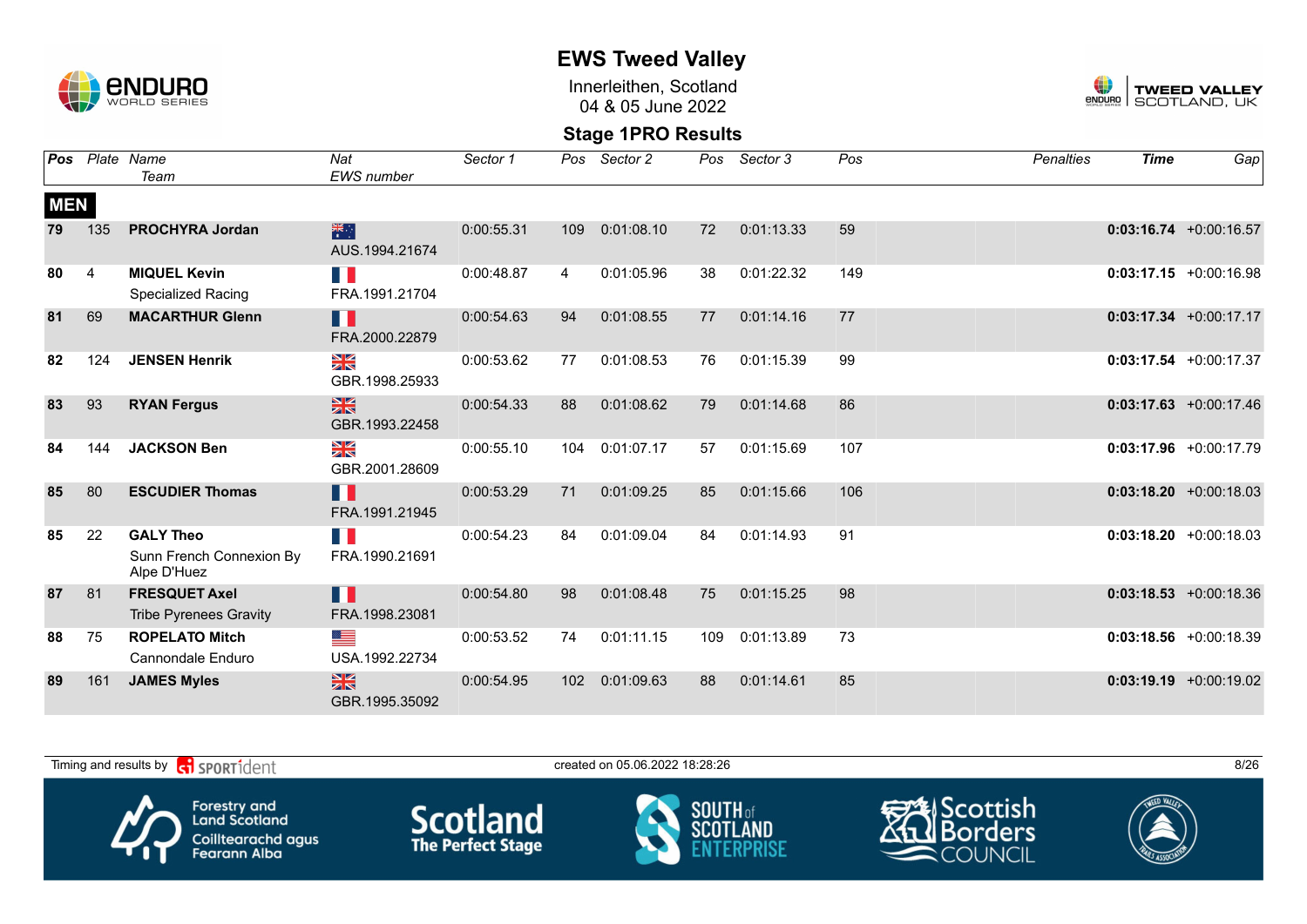

Innerleithen, Scotland 04 & 05 June 2022



|            |     | Pos Plate Name                                          | Nat                             | Sector 1   |                  | Pos Sector 2 |     | Pos Sector 3 | Pos | <b>Penalties</b> | <b>Time</b> | Gap                       |
|------------|-----|---------------------------------------------------------|---------------------------------|------------|------------------|--------------|-----|--------------|-----|------------------|-------------|---------------------------|
|            |     | Team                                                    | EWS number                      |            |                  |              |     |              |     |                  |             |                           |
| <b>MEN</b> |     |                                                         |                                 |            |                  |              |     |              |     |                  |             |                           |
| 90         | 170 | <b>HAMILTON Connor</b>                                  | ang ∴<br>NZL.1996.24882         | 0:00:54.78 | 97               | 0:01:10.97   | 103 | 0:01:13.73   | 70  |                  |             | $0:03:19.48$ +0:00:19.31  |
| 91         | 19  | <b>VENDEMMIA Mirco</b><br>Cannondale Enduro             | H<br>ITA.1998.21871             | 0:00:53.81 | 82               | 0:01:11.30   | 112 | 0:01:14.70   | 87  |                  |             | $0:03:19.81 + 0:00:19.64$ |
| 92         | 154 | <b>DONALDSON Gary</b>                                   | H I<br>IRL.1995.38688           | 0:00:54.32 | 86               | 0:01:10.68   | 97  | 0:01:15.09   | 96  |                  |             | $0:03:20.09$ +0:00:19.92  |
| 93         | 102 | <b>LANDMARK Ola Javold</b>                              | HS.<br>NOR.1999.25289           | 0:00:54.84 | 99               | 0:01:10.41   | 95  | 0:01:14.92   | 90  |                  |             | $0:03:20.17$ +0:00:20.00  |
| 94         | 130 | <b>HARRIS Bradley</b><br>Theory Racing p/b ProBikeKit   | ्∶ क्रें≰<br>NZL.2001.27637     | 0:00:54.72 | 95               | 0:01:09.88   | 89  | 0:01:15.63   | 104 |                  |             | $0:03:20.23 + 0:00:20.06$ |
| 95         | 143 | <b>HURLEY Joshua</b>                                    | $\frac{N}{N}$<br>GBR.1995.27543 | 0:00:54.43 | 90               | 0:01:08.09   | 71  | 0:01:17.84   | 125 |                  |             | $0:03:20.36$ +0:00:20.19  |
| 96         | 164 | <b>HAMMOND Chubbie</b>                                  | ≥k<br>GBR.1996.37418            | 0:00:53.17 | 68               | 0:01:12.81   | 129 | 0:01:14.42   | 84  |                  |             | $0:03:20.40 +0:00:20.23$  |
| 97         | 79  | <b>IENZER Emeric</b><br>Scott SR Suntour Enduro<br>Team | H<br>FRA.1999.31862             | 0:00:55.05 | 103 <sub>1</sub> | 0:01:10.70   | 99  | 0:01:14.70   | 87  |                  |             | $0:03:20.45$ +0:00:20.28  |
| 98         | 156 | <b>BRATSCHI Tim</b>                                     | $\ddot{}$<br>SUI.1988.23005     | 0:00:55.16 | 106              | 0:01:10.98   | 104 | 0:01:14.32   | 80  |                  |             | $0:03:20.46$ +0:00:20.29  |
| 99         | 117 | <b>BROWN Chris</b>                                      | H<br>IRL.1995.33325             | 0:00:54.77 | 96               | 0:01:10.23   | 91  | 0:01:15.64   | 105 |                  |             | $0:03:20.64$ +0:00:20.47  |
| 100        | 97  | <b>DE VOCHT Bart</b>                                    | BEL.1992.23075                  | 0:00:54.32 | 86               | 0:01:11.10   | 108 | 0:01:15.54   | 101 |                  |             | $0:03:20.96$ +0:00:20.79  |

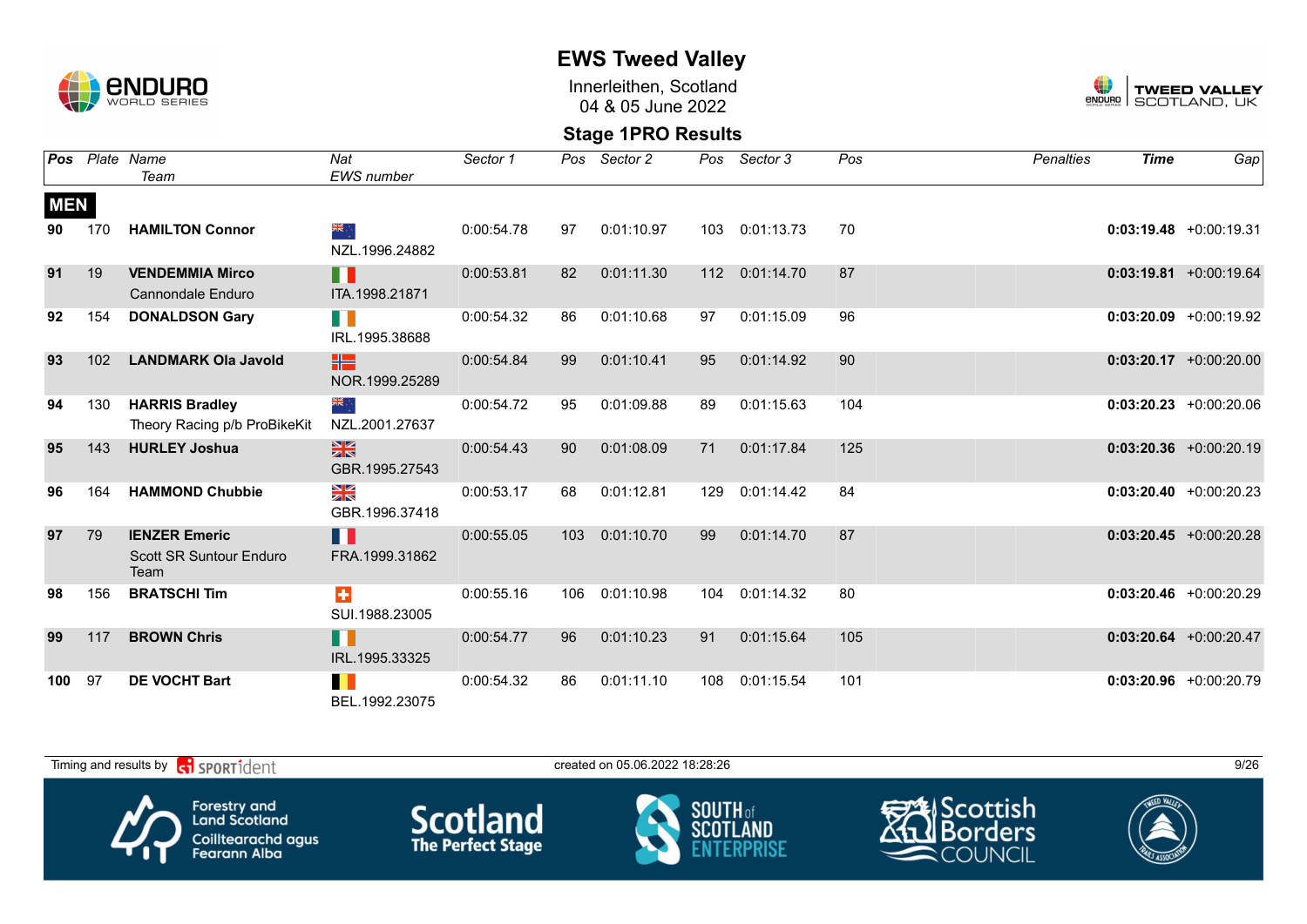

Innerleithen, Scotland 04 & 05 June 2022



#### **Stage 1PRO Results**

|            |     | Pos Plate Name<br>Team                                   | Nat<br><b>EWS</b> number    | Sector 1   | Pos | Sector 2                       | Pos | Sector 3   | Pos | Penalties      | <b>Time</b> | Gap                       |
|------------|-----|----------------------------------------------------------|-----------------------------|------------|-----|--------------------------------|-----|------------|-----|----------------|-------------|---------------------------|
| <b>MEN</b> |     |                                                          |                             |            |     |                                |     |            |     |                |             |                           |
| 101 89     |     | <b>SEDLAK Max</b>                                        | E<br>USA.2000.22259         | 0:00:54.44 | 91  | 0:01:11.60                     | 115 | 0:01:15.08 | 95  |                |             | $0:03:21.12$ +0:00:20.95  |
| 102        | 146 | <b>MORGAN Myles</b>                                      | ▀▀<br>USA.2001.24399        | 0:00:55.40 | 111 | 0:01:10.27                     | 92  | 0:01:15.57 | 102 |                |             | $0:03:21.24 + 0:00:21.07$ |
| 103        | 155 | <b>CAVAYE Andrew</b>                                     | 米<br>AUS.1996.24678         | 0:00:56.34 | 126 | 0:01:09.92                     | 90  | 0:01:15.02 | 93  |                |             | $0:03:21.28$ +0:00:21.11  |
| 104        | 92  | <b>JANSER Robin</b><br>Swiss Enduro Team by Giant        | $\bullet$<br>SUI.2000.25837 | 0:00:55.32 | 110 | 0:01:10.33                     | 93  | 0:01:16.21 | 112 |                |             | $0:03:21.86$ +0:00:21.69  |
| 105        | 168 | <b>FABRE Enzo</b>                                        | H<br>FRA.2001.35441         | 0:00:56.11 |     | 122 0:01:10.75                 | 100 | 0:01:15.05 | 94  |                |             | $0:03:21.91$ +0:00:21.74  |
| 106        | 121 | <b>WOLFE Daniel</b><br>Polygon Factory Racing            | a N<br>IRL.1988.22250       | 0:00:54.08 | 83  | 0:01:12.02                     | 121 | 0:01:16.08 | 109 |                |             | $0:03:22.18$ +0:00:22.01  |
| 107        | 142 | <b>NEWELL Jake</b>                                       | 米<br>AUS.1993.24612         | 0:00:56.93 | 130 | 0:01:10.55                     | 96  | 0:01:15.01 | 92  |                |             | $0:03:22.49$ +0:00:22.32  |
| 108        | 72  | <b>HEBERT Ambroise</b>                                   | T.<br>FRA.1993.21934        | 0:00:54.48 | 92  | 0:01:11.65                     | 117 | 0:01:16.42 | 114 |                |             | $0:03:22.55$ +0:00:22.38  |
| 109        | 147 | <b>HEINIGER Nils</b>                                     | 米<br>NZL.1999.25218         | 0:00:55.50 | 113 | 0:01:11.15                     | 109 | 0:01:16.08 | 109 |                |             | $0:03:22.73$ +0:00:22.56  |
| 110        | 112 | <b>OMDAL Oskar</b>                                       | ╬═<br>NOR.2000.32277        | 0:00:55.21 | 108 | 0:01:11.54                     | 114 | 0:01:16.09 | 111 |                |             | $0:03:22.84$ +0:00:22.67  |
| 111        | 151 | <b>LAMBERT Louis</b><br><b>Hotlines Nukeproof Racing</b> | H.<br>FRA.1999.37231        | 0:00:53.14 | 67  | 0:01:13.66                     | 135 | 0:01:16.05 | 108 |                |             | $0:03:22.85$ +0:00:22.68  |
| 112        | 159 | <b>RYAN Cameron</b>                                      | ्हें<br>AUS.1995.23609      | 0:00:56.73 | 129 | 0:01:10.98                     | 104 | 0:01:15.62 | 103 |                |             | $0:03:23.33 + 0:00:23.16$ |
|            |     | Timing and results by contrident                         |                             |            |     | created on 05.06.2022 18:28:26 |     |            |     |                |             | 10/26                     |
|            |     | $\blacksquare$                                           |                             |            |     | $\bullet$ $\bullet$            |     |            |     | $\overline{a}$ |             |                           |









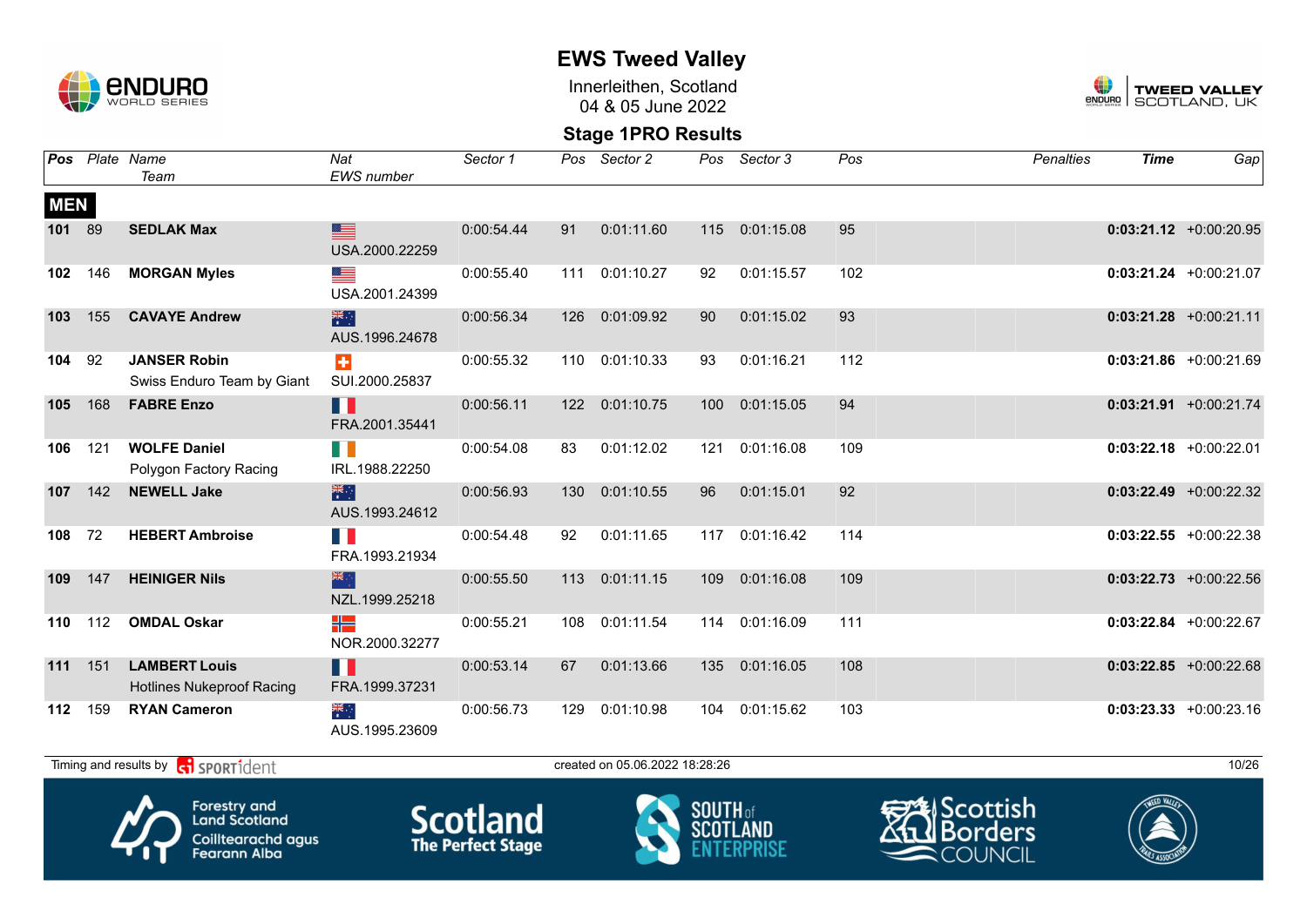

Innerleithen, Scotland 04 & 05 June 2022



|            |         | Pos Plate Name<br>Team                                                            | Nat<br><b>EWS</b> number        | Sector 1                                    |     | Pos Sector 2                   |                  | Pos Sector 3   | Pos | <b>Penalties</b>                                              | <b>Time</b> | Gap                       |
|------------|---------|-----------------------------------------------------------------------------------|---------------------------------|---------------------------------------------|-----|--------------------------------|------------------|----------------|-----|---------------------------------------------------------------|-------------|---------------------------|
| <b>MEN</b> |         |                                                                                   |                                 |                                             |     |                                |                  |                |     |                                                               |             |                           |
| 113 119    |         | <b>SHIRLEY James</b>                                                              | $\frac{N}{N}$<br>GBR.1989.22351 | 0:00:55.10                                  |     | 104 0:01:11.08                 | 107              | 0:01:17.49     | 122 |                                                               |             | $0:03:23.67$ +0:00:23.50  |
| 114 114    |         | <b>DEMUYLDER Jonas</b>                                                            | H<br>BEL.1997.25196             | 0:00:56.28                                  |     | 123 0:01:11.02                 |                  | 106 0:01:16.52 | 115 |                                                               |             | $0:03:23.82$ +0:00:23.65  |
| 115        | 169     | <b>GULLAND Morgan</b>                                                             | ※<br>GBR.1995.37228             | 0:00:55.40                                  |     | 111 0:01:12.21                 | 124              | 0:01:16.29     | 113 |                                                               |             | $0:03:23.90 +0:00:23.73$  |
| 116        | 263     | <b>ROSSI Saben</b>                                                                | <u> and</u><br>USA.1985.23371   | 0:00:54.92                                  |     | 101 0:01:12.06                 |                  | 122 0:01:17.15 | 120 |                                                               |             | $0:03:24.13 + 0:00:23.96$ |
| 117        | 107     | <b>COULTHARD Aidan</b>                                                            | $\frac{N}{N}$<br>GBR.1996.33292 | 0:00:54.91                                  |     | 100 0:01:10.69                 | 98               | 0:01:18.57     | 134 |                                                               |             | $0:03:24.17$ +0:00:24.00  |
| 118 83     |         | <b>RONZON Erwin</b>                                                               | TI B<br>ITA.1997.21868          | 0:00:55.93                                  |     | 118 0:01:10.80                 | 101              | 0:01:17.89     | 126 |                                                               |             | $0:03:24.62$ +0:00:24.45  |
| 119        | 140     | <b>WALSH Sam</b>                                                                  | 米<br>AUS.2000.24527             | 0:00:56.00                                  |     | 120 0:01:11.29                 | 111              | 0:01:17.46     | 121 |                                                               |             | $0:03:24.75$ +0:00:24.58  |
| 119        | 148     | <b>ENNIS Ross</b>                                                                 | H N<br>IRL.2001.25954           | 0:00:58.69                                  | 144 | 0:01:10.93                     | 102              | 0:01:15.13     | 97  |                                                               |             | $0:03:24.75$ +0:00:24.58  |
| 121 82     |         | <b>ARNAUD Quentin</b>                                                             | ╻╻<br>FRA.1994.22628            | 0:00:53.72                                  | 80  | 0:01:12.88                     | 130 <sup>°</sup> | 0:01:18.22     | 130 |                                                               |             | $0:03:24.82$ +0:00:24.65  |
| 122        | 133     | <b>KAHN David</b>                                                                 | ▀<br>USA.2000.23224             | 0:00:56.47                                  | 127 | 0:01:11.87                     | 120              | 0:01:17.06     | 119 |                                                               |             | $0:03:25.40 +0:00:25.23$  |
| 123        | 110     | <b>MOYNIHAN Liam</b>                                                              | $\frac{N}{N}$<br>GBR.1991.21835 | 0:00:55.20                                  |     | 107  0:01:11.62                | 116              | 0:01:18.63     | 135 |                                                               |             | $0:03:25.45 + 0:00:25.28$ |
|            | 124 111 | <b>SCHWENK Robert</b>                                                             | GER.1994.23041                  | 0:00:55.95                                  |     | 119  0:01:11.72                |                  | 119 0:01:18.05 | 128 |                                                               |             | $0:03:25.72$ +0:00:25.55  |
|            |         | Timing and results by contract of the SPORT1 dent                                 |                                 |                                             |     | created on 05.06.2022 18:28:26 |                  |                |     |                                                               |             | 11/26                     |
|            |         | Forestry and<br><b>Land Scotland</b><br>Coilltearachd agus<br><b>Fearann Alba</b> |                                 | <b>Scotland</b><br><b>The Perfect Stage</b> |     |                                | <b>SOUTH</b> of  |                |     | <b>Scottish</b><br><b>W</b> Borders<br>$\blacksquare$ COUNCIL |             |                           |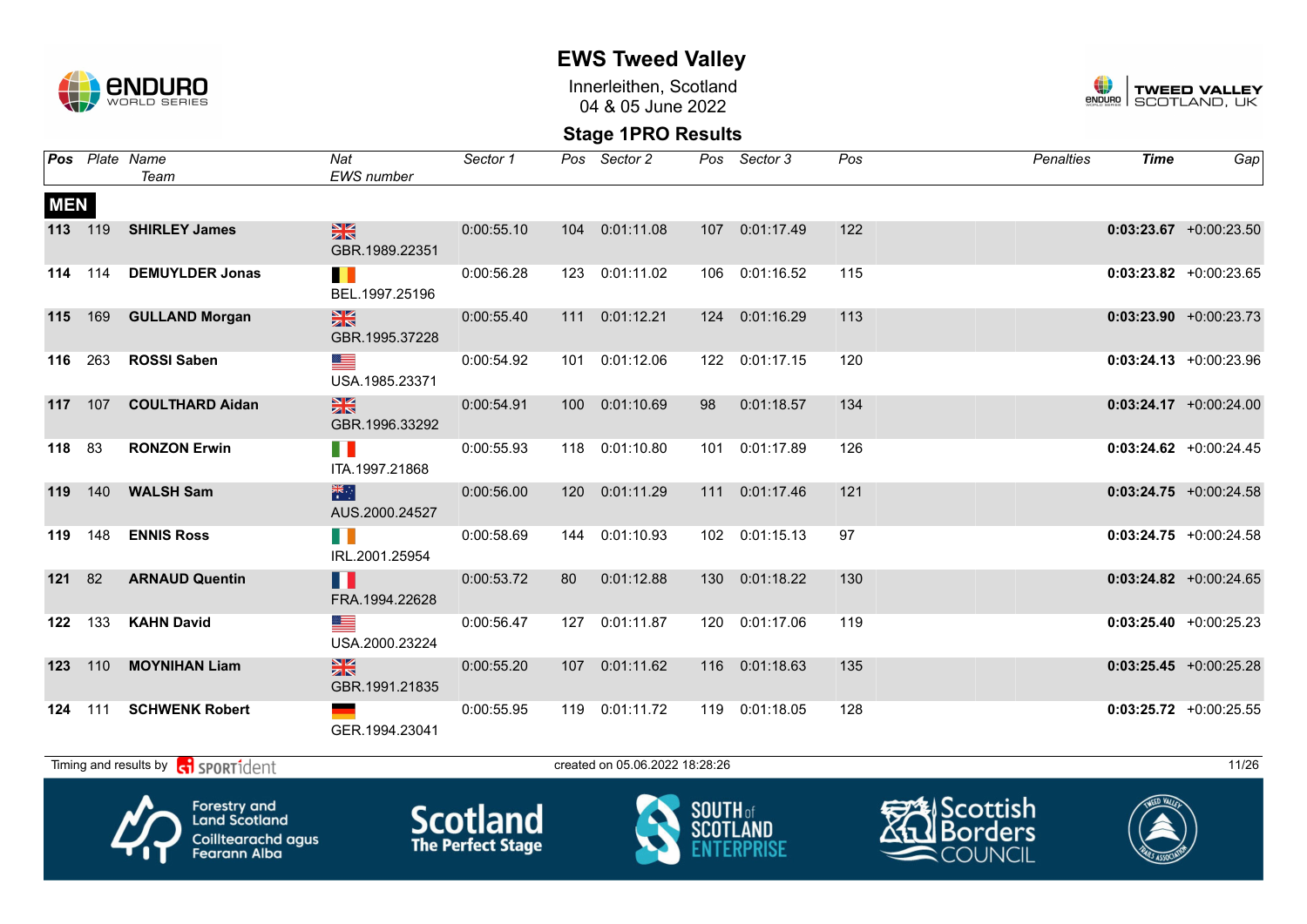

Innerleithen, Scotland 04 & 05 June 2022



|            |     | Pos Plate Name<br>Team                                                            | Nat<br>EWS number            | Sector 1                                    |     | Pos Sector 2                   |                 | Pos Sector 3   | Pos | <b>Penalties</b>                                        | <b>Time</b> | Gap                       |
|------------|-----|-----------------------------------------------------------------------------------|------------------------------|---------------------------------------------|-----|--------------------------------|-----------------|----------------|-----|---------------------------------------------------------|-------------|---------------------------|
| <b>MEN</b> |     |                                                                                   |                              |                                             |     |                                |                 |                |     |                                                         |             |                           |
| 125 126    |     | <b>BARICH Leopold</b><br><b>RDN Racing</b>                                        | GER.1998.22342               | 0:00:57.25                                  |     | 132 0:01:12.60                 | 128             | 0:01:16.70     | 116 |                                                         |             | $0:03:26.55 + 0:00:26.38$ |
| 126        | 122 | <b>LOEFFLER Christian</b>                                                         | GER.1993.23169               | 0:00:56.08                                  |     | 121 0:01:12.30                 |                 | 125 0:01:18.50 | 132 |                                                         |             | $0:03:26.88$ +0:00:26.71  |
| 127        | 115 | <b>LUPATO Denny</b>                                                               | H<br>ITA.1992.22852          | 0:00:55.73                                  | 114 | 0:01:12.40                     | 126             | 0:01:18.88     | 137 |                                                         |             | $0:03:27.01$ +0:00:26.84  |
| 128        | 132 | <b>BERRY Matthew</b>                                                              | ‱<br>NZL.2000.23138          | 0:00:56.72                                  | 128 | 0:01:12.43                     |                 | 127 0:01:17.92 | 127 |                                                         |             | $0:03:27.07$ +0:00:26.90  |
| 129        | 103 | <b>DERKUM Christian</b><br>RAAW // Levelnine Gravity                              | GER.1991.23043               | 0:00:57.42                                  |     | 133 0:01:13.35                 | 133             | 0:01:16.71     | 117 |                                                         |             | $0:03:27.48$ +0:00:27.31  |
| 130 98     |     | <b>SWANBECK Daniel</b>                                                            | -12<br>SWE.1990.32435        | 0:01:01.52                                  | 150 | 0:01:11.48                     |                 | 113 0:01:15.40 | 100 |                                                         |             | $0:03:28.40 + 0:00:28.23$ |
| 131        | 128 | <b>BAILLIF Florent</b>                                                            | Ð<br>SUI.1998.32580          | 0:00:58.60                                  |     | 141 0:01:12.97                 | 131             | 0:01:16.93     | 118 |                                                         |             | $0:03:28.50 + 0:00:28.33$ |
| 132        | 158 | <b>MAGGS David</b>                                                                | ≫.<br>∗<br>AUS.1996.23408    | 0:00:57.50                                  | 135 | 0:01:13.71                     | 136             | 0:01:17.55     | 124 |                                                         |             | $0:03:28.76$ +0:00:28.59  |
| 133        | 134 | <b>WALCH Lucas</b>                                                                | 米<br>NZL.1996.23524          | 0:00:55.83                                  |     | 115 0:01:14.67                 | 139             | 0:01:18.50     | 132 |                                                         |             | $0:03:29.00$ +0:00:28.83  |
| 134        | 136 | <b>NICHOLSON Titus</b>                                                            | ▀▀<br>USA.2000.35168         | 0:00:55.91                                  |     | 117 0:01:14.87                 | 141             | 0:01:18.24     | 131 |                                                         |             | $0:03:29.02$ +0:00:28.85  |
| 135        | 95  | <b>TOOKE Jacob</b>                                                                | H<br>CAN.1999.22078          | 0:00:55.85                                  |     | 116 0:01:10.33                 | 93              | 0:01:22.89     | 150 |                                                         |             | $0:03:29.07$ +0:00:28.90  |
| 136        | 157 | <b>OLSEN Eric</b>                                                                 | <u>est</u><br>USA.1999.25103 | 0:00:57.18                                  |     | 131 0:01:14.65                 |                 | 138 0:01:17.54 | 123 |                                                         |             | $0:03:29.37$ +0:00:29.20  |
|            |     | Timing and results by <b>container that the SPORT1</b> dent                       |                              |                                             |     | created on 05.06.2022 18:28:26 |                 |                |     |                                                         |             | 12/26                     |
|            |     | <b>Forestry and</b><br><b>Land Scotland</b><br>Coilltearachd agus<br>Fearann Alba |                              | <b>Scotland</b><br><b>The Perfect Stage</b> |     |                                | <b>SOUTH</b> of |                |     | <b>2</b> lScottish<br><b>】Borders</b><br><b>COUNCIL</b> |             |                           |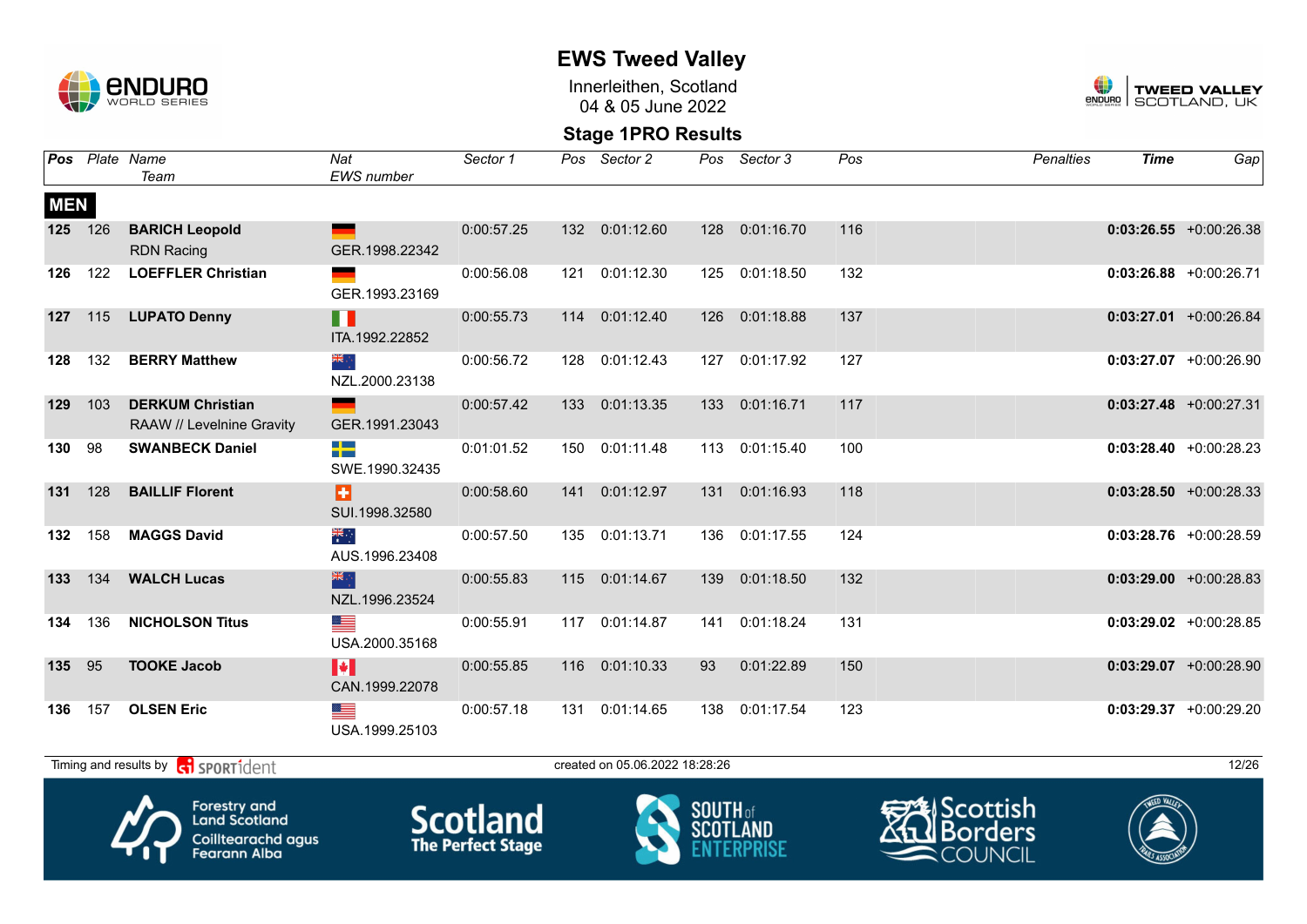

Innerleithen, Scotland 04 & 05 June 2022



| Pos        |     | Plate Name<br>Team                                                                | Nat<br><b>EWS</b> number        | Sector 1                                    | Pos | Sector 2                       |                                 | Pos Sector 3 | Pos | <b>Penalties</b>                                | <b>Time</b> | Gap                       |
|------------|-----|-----------------------------------------------------------------------------------|---------------------------------|---------------------------------------------|-----|--------------------------------|---------------------------------|--------------|-----|-------------------------------------------------|-------------|---------------------------|
| <b>MEN</b> |     |                                                                                   |                                 |                                             |     |                                |                                 |              |     |                                                 |             |                           |
| 137        | 153 | <b>ADAMI Maxim</b>                                                                | Ъ-<br>CZE.2001.22512            | 0:00:57.85                                  |     | 137 0:01:12.09                 | 123                             | 0:01:19.79   | 140 |                                                 |             | $0:03:29.73$ +0:00:29.56  |
| 138        | 116 | <b>VOTH Laurin</b><br>Propain Factory Enduro                                      | GER.2000.25451                  | 0:00:56.30                                  |     | 124 0:01:15.83                 | 147                             | 0:01:18.19   | 129 |                                                 |             | $0:03:30.32 +0:00:30.15$  |
| 139        | 100 | <b>MIHALKOVITS Peter</b>                                                          | AUT.1993.23608                  | 0:00:58.10                                  | 138 | 0:01:13.36                     | 134                             | 0:01:20.07   | 141 |                                                 |             | $0:03:31.53$ +0:00:31.36  |
| 140        | 152 | <b>SACCON Matteo</b><br>Abetone FullOut Gravity                                   | FI N<br>ITA.2000.21866          | 0:00:57.45                                  | 134 | 0:01:15.36                     | 144                             | 0:01:20.18   | 143 |                                                 |             | $0:03:32.99 +0:00:32.82$  |
| 141        | 167 | <b>CASAL VALLS Guillem</b>                                                        | AND.1995.22127                  | 0:00:58.88                                  | 146 | 0:01:15.67                     | 145                             | 0:01:18.82   | 136 |                                                 |             | $0:03:33.37 +0:00:33.20$  |
| 142        | 173 | <b>BROWNLIE Sam</b>                                                               | ैं<br>AUS.1992.25324            | 0:00:58.62                                  |     | 143 0:01:15.12                 | 142                             | 0:01:19.75   | 139 |                                                 |             | $0:03:33.49 + 0:00:33.32$ |
| 143        | 175 | <b>JONSSON Sharjah</b>                                                            | $\geqslant$<br>RSA.1999.22749   | 0:00:58.51                                  |     | 140 0:01:15.72                 | 146                             | 0:01:19.43   | 138 |                                                 |             | $0:03:33.66$ +0:00:33.49  |
| 144        | 165 | <b>VAN ROY Nicolas</b>                                                            | п<br>BEL.1994.35747             | 0:00:57.60                                  | 136 | 0:01:15.92                     | 149                             | 0:01:20.40   | 147 |                                                 |             | $0:03:33.92$ +0:00:33.75  |
| 145        | 162 | <b>IRWIN Ben</b>                                                                  | $\frac{N}{N}$<br>GBR.1994.37610 | 0:00:58.60                                  | 141 | 0:01:15.35                     | 143                             | 0:01:20.07   | 141 |                                                 |             | $0:03:34.02 +0:00:33.85$  |
| 146        | 166 | <b>GONDOUIN Antoine</b>                                                           | M.<br>FRA.1997.27800            | 0:00:59.30                                  | 147 | 0:01:14.68                     | 140                             | 0:01:20.38   | 146 |                                                 |             | $0:03:34.36 + 0:00:34.19$ |
| 147        | 104 | <b>DIEU Antonio</b>                                                               | Ш<br>FRA.1989.26701             | 0:00:58.10                                  | 138 | 0:01:16.70                     | 151                             | 0:01:20.29   | 145 |                                                 |             | $0:03:35.09$ +0:00:34.92  |
| 148        | 174 | <b>WOLOSZYN Aidan</b>                                                             | g<br>USA.2001.33100             | 0:00:58.70                                  |     | 145 0:01:16.63                 | 150                             | 0:01:20.19   | 144 |                                                 |             | $0:03:35.52 + 0:00:35.35$ |
|            |     | Timing and results by <b>containst SPORT1</b> dent                                |                                 |                                             |     | created on 05.06.2022 18:28:26 |                                 |              |     |                                                 |             | 13/26                     |
|            |     | <b>Forestry and</b><br><b>Land Scotland</b><br>Coilltearachd agus<br>Fearann Alba |                                 | <b>Scotland</b><br><b>The Perfect Stage</b> |     |                                | <b>SOUTH</b> of<br><b>SCOTL</b> |              |     | وا Scottish<br><b>Borders</b><br><b>COUNCIL</b> |             |                           |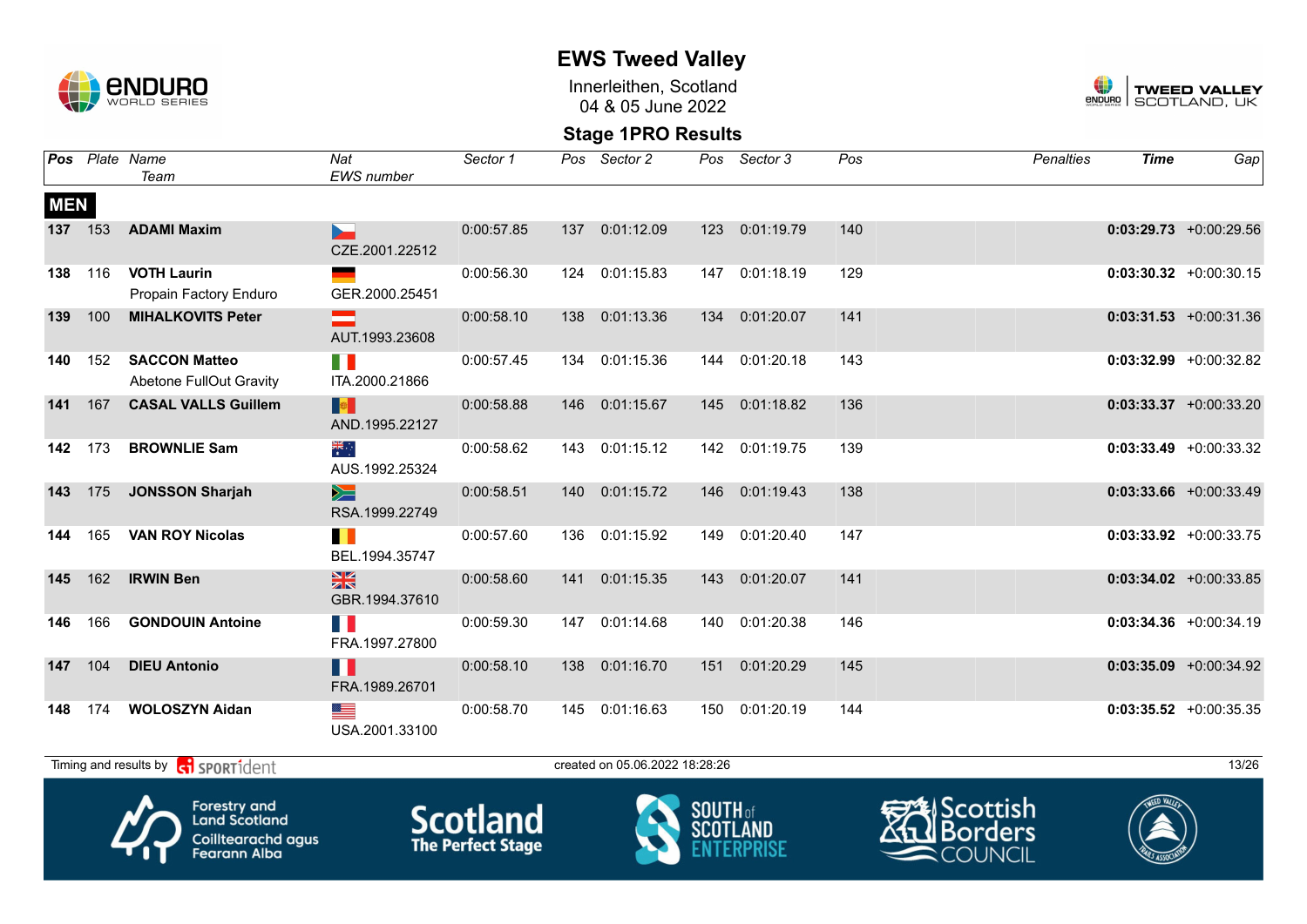

Innerleithen, Scotland 04 & 05 June 2022



### **Stage 1PRO Results**

|              |                | <b>Pos</b> Plate Name<br>Team                             | Nat<br>EWS number                | Sector 1   |                | Pos Sector 2                   |         | Pos Sector 3 | Pos            | <b>Penalties</b> | <b>Time</b> | Gap                       |
|--------------|----------------|-----------------------------------------------------------|----------------------------------|------------|----------------|--------------------------------|---------|--------------|----------------|------------------|-------------|---------------------------|
| <b>MEN</b>   |                |                                                           |                                  |            |                |                                |         |              |                |                  |             |                           |
| 149 5        |                | <b>BORGES Jose</b><br><b>Canyon Collective</b>            | $\bullet$<br>POR.1990.21669      | 0:01:18.03 |                | 151 0:01:05.97                 | 39      | 0:01:12.61   | 43             |                  |             | $0:03:36.61$ +0:00:36.44  |
| 150          | 91             | <b>LUPATO Alex</b>                                        | T N<br>ITA.1989.22851            | 0:01:00.46 | 149            | 0:01:15.89                     | 148     | 0:01:22.04   | 148            |                  |             | $0:03:38.39$ +0:00:38.22  |
| 151          | 109            | <b>OPPLIGER Timothee</b>                                  | Ы<br>SUI.1992.21701              | 0:01:00.06 |                | 148 0:01:14.14                 | 137     | 0:01:29.88   | 151            |                  |             | $0:03:44.08$ +0:00:43.91  |
| 152 71       |                | <b>MYSIK Milan</b>                                        | <b>Service</b><br>CZE.1993.22051 | 0:01:36.13 | 152            | 0:14:44.68                     | 152     | 0:01:38.57   | 152            |                  |             | $0:17:59.38$ +0:14:59.21  |
|              | <b>DSQ</b> 150 | <b>LAMBERT Pierre</b><br><b>Hotlines Nukeproof Racing</b> | n T<br>FRA.1999.36939            | 0:00:53.00 |                | 0:01:09.62                     |         | 0:01:13.78   |                |                  |             |                           |
|              | <b>DSQ</b> 172 | <b>BARTON Oliver</b>                                      | NK<br>AR<br>GBR.1990.33513       | 0:01:04.40 |                | 0:01:26.00                     |         | 0:01:28.82   |                |                  |             |                           |
|              |                | MEN   Master 35+                                          |                                  |            |                |                                |         |              |                |                  |             |                           |
|              | 286            | <b>AUSTERMUHLE lan</b>                                    | $\frac{N}{N}$<br>GBR.1980.21590  | 0:00:55.59 | $6 \,$         | 0:01:08.26                     | $\perp$ | 0:01:15.62   | $\overline{2}$ |                  | 0:03:19.47  |                           |
| $\mathbf{2}$ | 273            | <b>FORREST Gary</b>                                       | N<br>X<br>GBR.1986.52315         | 0:00:55.38 | 4              | 0:01:09.22                     | 2       | 0:01:15.91   | 3              |                  |             | $0:03:20.51$ +0:00:01.04  |
| $\mathbf{3}$ | 288            | <b>WEIDEMANN Mads</b>                                     | 12<br>DEN.1982.33629             | 0:00:53.85 | $\overline{2}$ | 0:01:10.71                     | 3       | 0:01:16.31   | 4              |                  |             | $0:03:20.87$ +0:00:01.40  |
| 4            | 270            | <b>HUGHES James</b>                                       | NK<br>AR<br>GBR.1979.25577       | 0:00:55.40 | 5              | 0:01:11.10                     | 4       | 0:01:15.43   | $\mathbf{1}$   |                  |             | $0:03:21.93 + 0:00:02.46$ |
| 5            | 285            | <b>ROBINSON Sean</b>                                      | $\frac{N}{N}$<br>GBR.1983.22012  | 0:00:53.68 | $\perp$        | 0:01:11.85                     | 6       | 0:01:18.23   | 8              |                  |             | $0:03:23.76$ +0:00:04.29  |
|              |                |                                                           |                                  |            |                |                                |         |              |                |                  |             |                           |
|              |                | Timing and results by <b>CO</b> SPORT1dent                |                                  |            |                | created on 05.06.2022 18:28:26 |         |              |                |                  |             | 14/26                     |









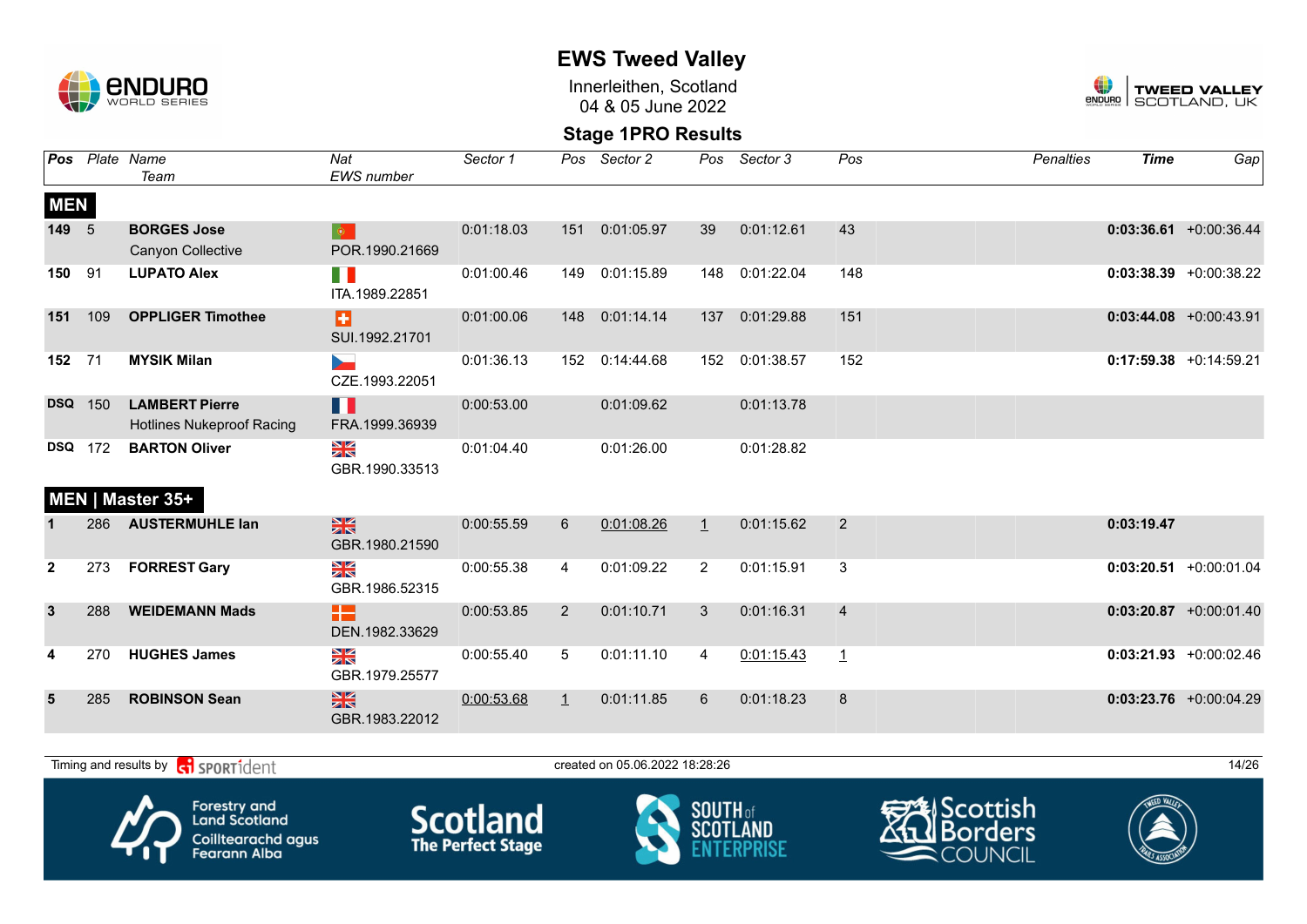

Innerleithen, Scotland 04 & 05 June 2022



### **Stage 1PRO Results**

|    |     | <b>Pos</b> Plate Name<br>Team                      | Nat<br><b>EWS</b> number                          | Sector 1   |    | Pos Sector 2                   |                     | Pos Sector 3 | Pos            | Penalties                | <b>Time</b> | Gap                       |
|----|-----|----------------------------------------------------|---------------------------------------------------|------------|----|--------------------------------|---------------------|--------------|----------------|--------------------------|-------------|---------------------------|
|    |     | MEN   Master 35+                                   |                                                   |            |    |                                |                     |              |                |                          |             |                           |
|    | 290 | <b>BROOKES Martyn</b>                              | $\frac{\mathbf{N}}{\mathbf{N}}$<br>GBR.1987.23008 | 0:00:55.85 | 8  | 0:01:12.20                     | 7                   | 0:01:16.34   | 5              |                          |             | $0:03:24.39$ +0:00:04.92  |
| 7  | 287 | <b>FARRER Dan</b>                                  | $\frac{N}{N}$<br>GBR.1982.25481                   | 0:00:55.03 | 3  | 0:01:11.80                     | 5                   | 0:01:17.68   | $\overline{7}$ |                          |             | $0:03:24.51 + 0:00:05.04$ |
| 8  | 292 | <b>AMOUR Karim</b><br><b>BH Enduro Racing Team</b> | $\mathbb{R}^n$<br>FRA.1975.21696                  | 0:00:57.85 | 11 | 0:01:13.03                     | 8                   | 0:01:16.93   | 6              |                          |             | $0:03:27.81$ +0:00:08.34  |
| 9  | 284 | <b>WRIGHT Mat</b>                                  | $\frac{N}{N}$<br>GBR.1980.35435                   | 0:00:55.59 | 6  | 0:01:13.63                     | 9                   | 0:01:18.71   | 9              |                          |             | $0:03:27.93 + 0:00:08.46$ |
| 10 | 274 | <b>JOHNSEN Espen</b>                               | ╬<br>NOR.1980.22840                               | 0:00:56.89 | 9  | 0:01:14.34                     | 10                  | 0:01:19.63   | 10             |                          |             | $0:03:30.86$ +0:00:11.39  |
| 11 | 266 | <b>LAUDER Bradley</b>                              | 器的<br>NZL.1985.27531                              | 0:00:57.10 | 10 | 0:01:14.77                     | 11                  | 0:01:20.37   | 11             |                          |             | $0:03:32.24 +0:00:12.77$  |
| 12 | 289 | <b>SCOTT Darren</b>                                | $\frac{N}{N}$<br>GBR.1971.22334                   | 0:00:59.07 | 13 | 0:01:15.43                     | 12                  | 0:01:21.35   | 13             |                          |             | $0:03:35.85$ +0:00:16.38  |
| 13 | 300 | <b>CARREZ Cedric</b><br>Lapierre Zipp Collective   | M.<br>FRA.1978.23588                              | 0:01:00.30 | 16 | 0:01:18.53                     | 18                  | 0:01:20.50   | 12             |                          |             | $0:03:39.33 + 0:00:19.86$ |
| 14 | 282 | <b>LITTLE Liam</b>                                 | $\frac{N}{N}$<br>GBR.1985.21621                   | 0:01:00.40 | 17 | 0:01:16.98                     | 14                  | 0:01:22.62   | 14             |                          |             | $0:03:40.00 + 0:00:20.53$ |
| 15 | 265 | <b>STEWART Neil</b>                                | $\frac{N}{N}$<br>GBR.1984.36919                   | 0:01:00.77 | 18 | 0:01:16.48                     | 13                  | 0:01:24.17   | 19             |                          |             | $0:03:41.42 +0:00:21.95$  |
| 16 | 283 | <b>O BRIEN Glyn</b>                                | H N<br>IRL.1977.22983                             | 0:01:00.15 | 15 | 0:01:18.23                     | 16                  | 0:01:23.12   | 15             |                          |             | $0:03:41.50 + 0:00:22.03$ |
| 17 | 272 | <b>MORO Thomas</b>                                 | $\frac{N}{N}$<br>GBR.1985.37891                   | 0:00:58.33 | 12 | 0:01:18.35                     | 17                  | 0:01:25.83   | 22             |                          |             | $0:03:42.51$ +0:00:23.04  |
|    |     | Timing and results by contrident                   |                                                   |            |    | created on 05.06.2022 18:28:26 |                     |              |                |                          |             | 15/26                     |
|    |     | Λ<br><b>Forestry and</b>                           |                                                   | $C = L$    |    |                                | SOUTH <sub>of</sub> |              |                | <del>⊊2</del> 4 Scottish |             |                           |



**Land Scotland** Coilltearachd agus<br>Fearann Alba **SCOTIANO**<br>The Perfect Stage





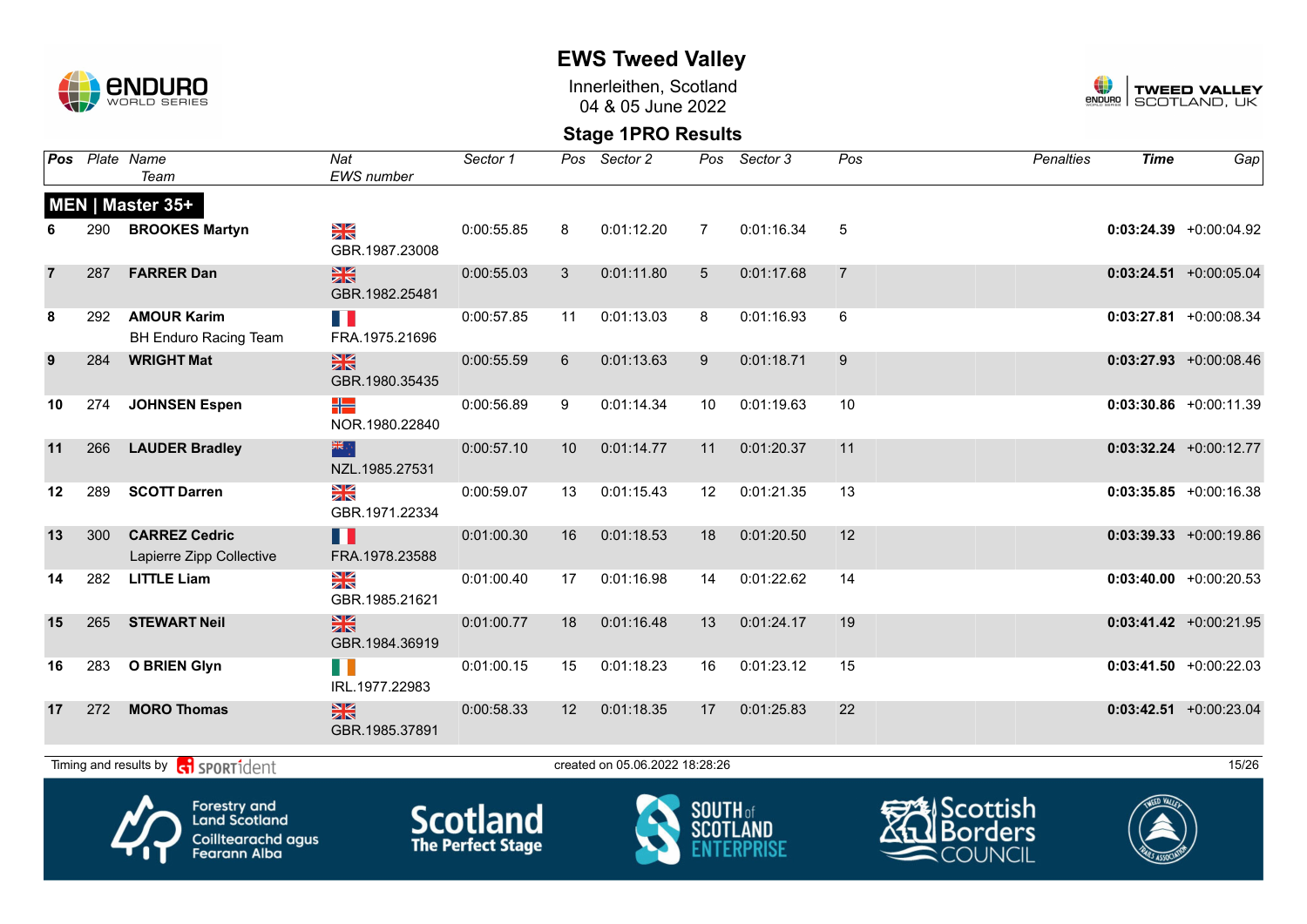

Innerleithen, Scotland 04 & 05 June 2022



|    |     | <b>Pos</b> Plate Name<br>Team                             | Nat<br><b>EWS</b> number        | Sector 1   | Pos | Sector 2   | Pos | Sector 3   | Pos | <b>Penalties</b> | <b>Time</b> | Gap                       |
|----|-----|-----------------------------------------------------------|---------------------------------|------------|-----|------------|-----|------------|-----|------------------|-------------|---------------------------|
|    |     |                                                           |                                 |            |     |            |     |            |     |                  |             |                           |
|    |     | MEN   Master 35+                                          |                                 |            |     |            |     |            |     |                  |             |                           |
|    | 264 | <b>LOCHHEAD Andrew</b>                                    | ≥k<br>GBR.1984.25456            | 0:01:00.08 | 14  | 0:01:18.63 | 19  | 0:01:23.82 | 18  |                  |             | $0:03:42.53 + 0:00:23.06$ |
| 19 | 281 | <b>CIZINSKY Milan</b>                                     | CZE.1974.22018                  | 0:01:02.08 | 20  | 0:01:17.79 | 15  | 0:01:23.58 | 17  |                  |             | $0:03:43.45 + 0:00:23.98$ |
| 20 | 278 | <b>BERNARD Guillaume</b>                                  | H<br>FRA.1983.22861             | 0:01:02.11 | 21  | 0:01:20.22 | 22  | 0:01:23.35 | 16  |                  |             | $0:03:45.68$ +0:00:26.21  |
| 21 | 280 | <b>WARD Joe</b>                                           | ╻╻<br>IRL.1971.22541            | 0:01:04.26 | 25  | 0:01:18.91 | 20  | 0:01:24.37 | 20  |                  |             | $0:03:47.54$ +0:00:28.07  |
| 22 | 268 | <b>LAWWILL Joe</b>                                        | ▀<br>USA.1970.24749             | 0:01:03.15 | 23  | 0:01:19.68 | 21  | 0:01:25.10 | 21  |                  |             | $0:03:47.93$ +0:00:28.46  |
| 23 | 271 | <b>MCNEIL John</b>                                        | $\frac{N}{N}$<br>GBR.1969.21394 | 0:01:02.63 | 22  | 0:01:21.47 | 23  | 0:01:26.76 | 25  |                  |             | $0:03:50.86$ +0:00:31.39  |
| 24 | 267 | <b>BLACKMORE Chris</b>                                    | $\frac{N}{N}$<br>GBR.1975.35374 | 0:01:06.90 | 30  | 0:01:21.63 | 24  | 0:01:26.04 | 23  |                  |             | $0:03:54.57 + 0:00:35.10$ |
| 25 | 279 | <b>CALVEZ Mathieu</b><br><b>Hotlines Nukeproof Racing</b> | Ш<br>FRA.1986.22152             | 0:01:05.30 | 28  | 0:01:23.08 | 27  | 0:01:26.25 | 24  |                  |             | $0:03:54.63 + 0:00:35.16$ |
| 26 | 276 | <b>KARB Ingo</b>                                          | e e<br>GER.1973.27505           | 0:01:04.36 | 27  | 0:01:23.77 | 28  | 0:01:27.01 | 26  |                  |             | $0:03:55.14$ +0:00:35.67  |
| 27 | 260 | <b>EICHINGER Christoph</b>                                | GER.1980.39926                  | 0:01:04.33 | 26  | 0:01:22.10 | 25  | 0:01:30.27 | 29  |                  |             | $0:03:56.70 +0:00:37.23$  |
| 28 | 262 | <b>NABLO Brooks</b>                                       | ▀▀<br>USA.1983.40195            | 0:01:03.15 | 23  | 0:01:26.18 | 31  | 0:01:27.54 | 27  |                  |             | $0:03:56.87 + 0:00:37.40$ |

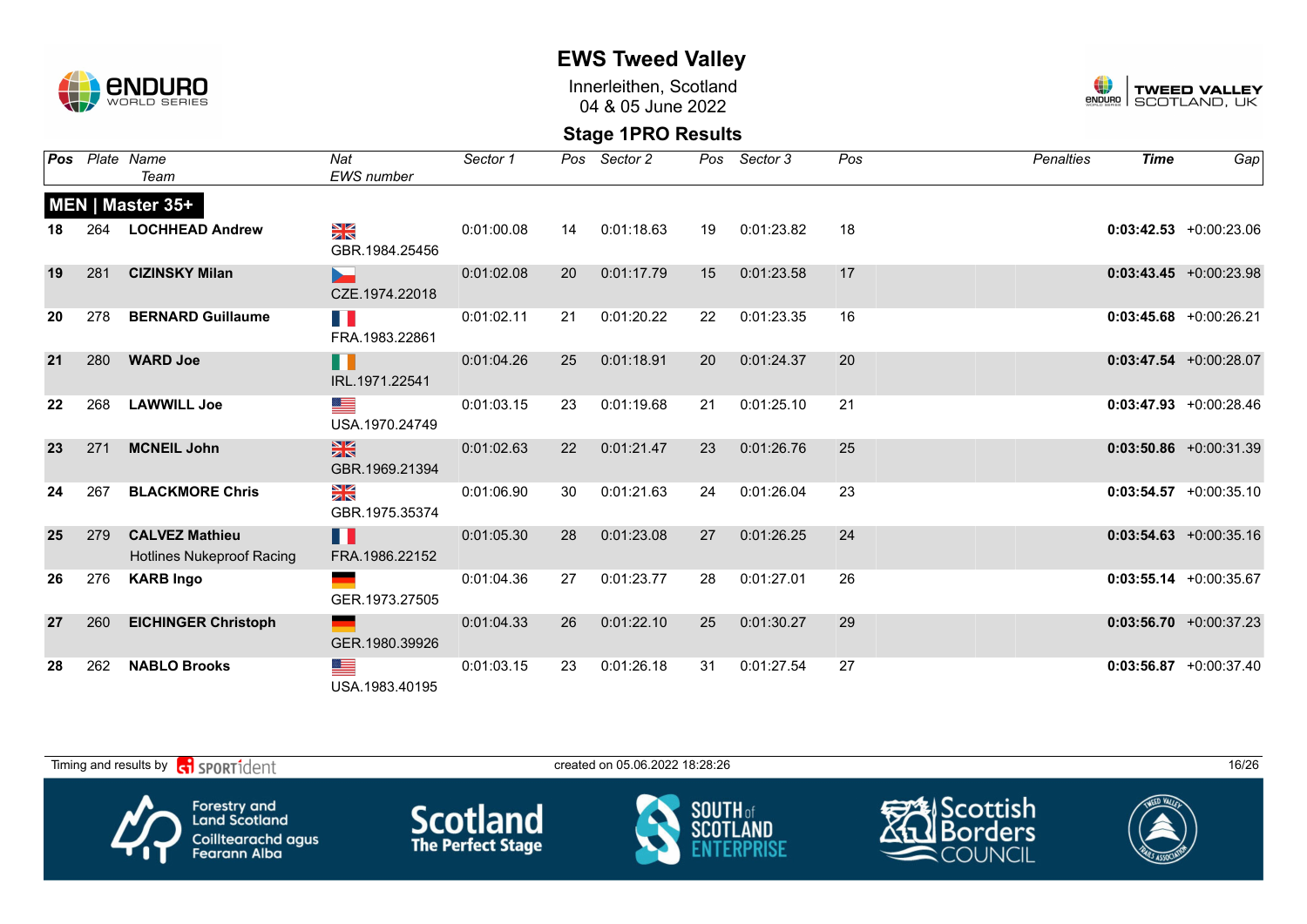

Innerleithen, Scotland 04 & 05 June 2022



| Pos            |     | Plate Name<br>Team                                                                       | Nat<br>EWS number               | Sector 1                                    | Pos            | Sector 2                       | Pos             | Sector 3        | Pos            | <b>Penalties</b>                                    | <b>Time</b> | Gap                       |
|----------------|-----|------------------------------------------------------------------------------------------|---------------------------------|---------------------------------------------|----------------|--------------------------------|-----------------|-----------------|----------------|-----------------------------------------------------|-------------|---------------------------|
|                |     | MEN   Master 35+                                                                         |                                 |                                             |                |                                |                 |                 |                |                                                     |             |                           |
| 29             | 259 | <b>BERG FRIDTJOFSSON</b><br>Helgi                                                        | 噐                               | 0:01:01.76                                  | 19             | 0:01:22.59                     | 26              | 0:01:33.10      | 31             |                                                     |             | $0:03:57.45 +0:00:37.98$  |
|                |     |                                                                                          | ISL.1979.26131                  |                                             |                |                                |                 |                 |                |                                                     |             |                           |
| 30             | 261 | <b>ALCISTO Patrick</b>                                                                   | USA.1981.38277                  | 0:01:06.92                                  | 31             | 0:01:25.48                     | 30              | 0:01:30.70      | 30             |                                                     |             | $0:04:03.10$ +0:00:43.63  |
| 31             | 275 | <b>PAJMA Martin</b>                                                                      | CZE.1977.22282                  | 0:01:07.82                                  | 33             | 0:01:26.63                     | 32              | 0:01:30.19      | 28             |                                                     |             | $0:04:04.64$ +0:00:45.17  |
| 32             | 269 | <b>JONES Sion</b>                                                                        | ≫≪<br>GBR.1976.23430            | 0:01:06.32                                  | 29             | 0:01:24.25                     | 29              | 0:01:36.87      | 33             |                                                     |             | $0:04:07.44 + 0:00:47.97$ |
| 33             | 258 | <b>GRUBER Markus</b>                                                                     | and a<br>AUT.1984.22503         | 0:01:10.95                                  | 35             | 0:01:26.64                     | 33              | 0:01:36.86      | 32             |                                                     |             | $0:04:14.45 + 0:00:54.98$ |
| 34             | 257 | <b>CALAM Jeff</b>                                                                        | ≫<br>X<br>GBR.1978.22741        | 0:01:10.53                                  | 34             | 0:01:31.92                     | 36              | 0:01:39.87      | 34             |                                                     |             | $0:04:22.32$ +0:01:02.85  |
| 35             | 277 | <b>DAUMAS Eric</b>                                                                       | Ш<br>FRA.1968.22075             | 0:01:07.66                                  | 32             | 0:01:27.47                     | 34              | 0:01:48.30      | 36             |                                                     |             | $0:04:23.43 +0:01:03.96$  |
| 36             | 256 | <b>HUGHES David</b>                                                                      | E I<br>IRL.1971.21814           | 0:01:11.22                                  | 36             | 0:01:30.85                     | 35              | 0:01:41.52      | 35             |                                                     |             | $0:04:23.59 + 0:01:04.12$ |
|                |     | MEN   Under 21                                                                           |                                 |                                             |                |                                |                 |                 |                |                                                     |             |                           |
|                | 255 | <b>MEIER-SMITH Luke</b><br>Propain Factory Enduro                                        | 米村<br>AUS.2002.25147            | 0:00:49.89                                  | $\perp$        | 0:01:02.86                     | $\mathbf{1}$    | 0:01:09.14      | $\perp$        |                                                     | 0:03:01.89  |                           |
| $\overline{2}$ | 244 | <b>MEIER SMITH Remy</b><br>Propain Factory Enduro                                        | ैं<br>AUS.2004.40508            | 0:00:51.27                                  | $\overline{7}$ | 0:01:05.41                     | 4               | 0:01:11.66      | 3              |                                                     |             | $0:03:08.34$ +0:00:06.45  |
| $\mathbf{3}$   | 241 | <b>BRODIE William</b>                                                                    | $\frac{N}{N}$<br>GBR.2004.37689 | 0:00:52.45                                  | 10             | 0:01:04.18                     | 3               | 0:01:11.89      | $\overline{4}$ |                                                     |             | $0:03:08.52$ +0:00:06.63  |
|                |     | Timing and results by $\left  \mathbf{c}_1 \right $ SPORT1 dent                          |                                 |                                             |                | created on 05.06.2022 18:28:26 |                 |                 |                |                                                     |             | 17/26                     |
|                |     | <b>Forestry and</b><br><b>Land Scotland</b><br>Coilltearachd agus<br><b>Fearann Alba</b> |                                 | <b>Scotland</b><br><b>The Perfect Stage</b> |                |                                | <b>SOUTH</b> of | <b>SCOTLAND</b> |                | <i><b>Scottish</b></i><br><b>Borders</b><br>COUNCIL |             |                           |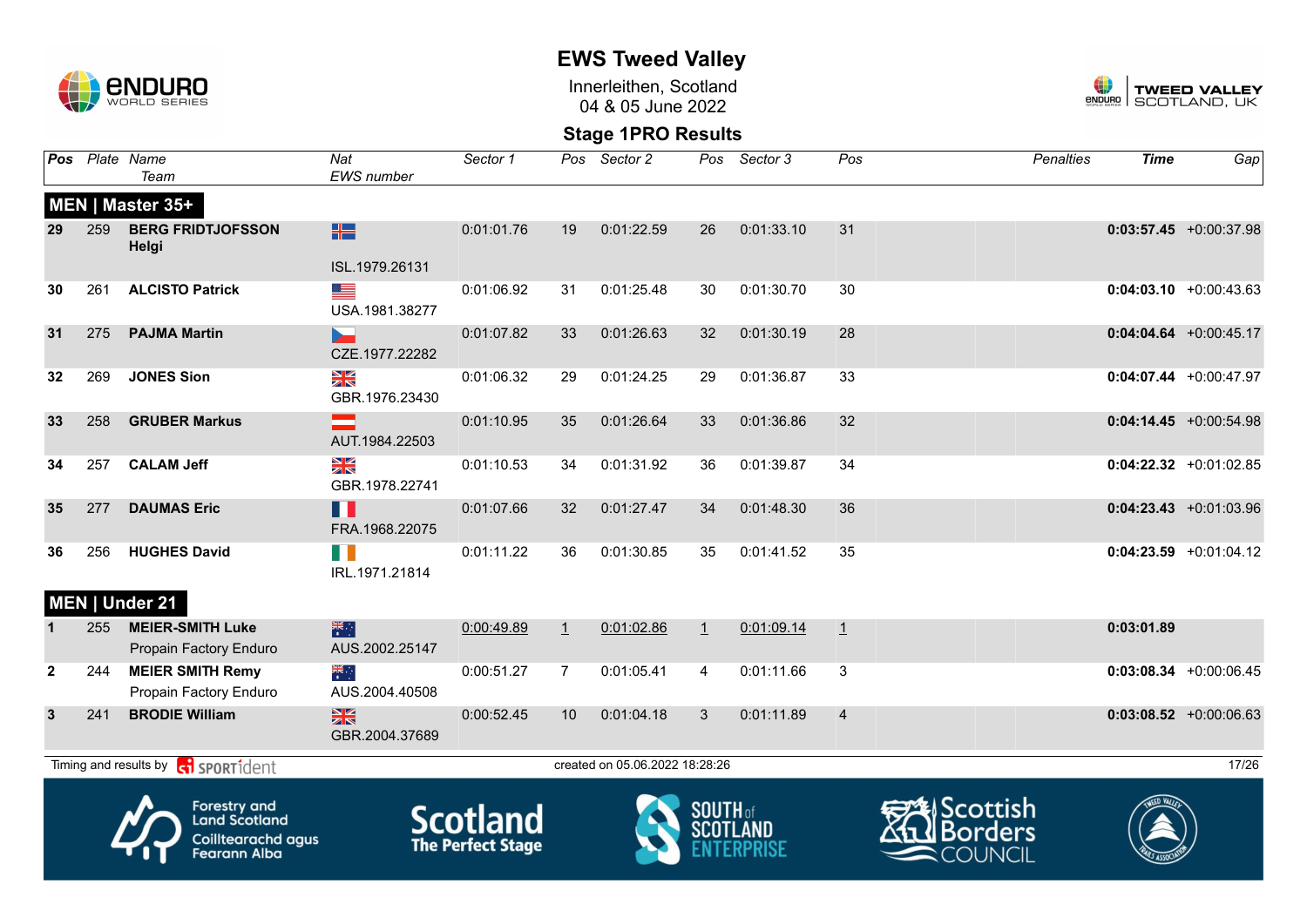

Innerleithen, Scotland 04 & 05 June 2022



|                |     | Pos Plate Name<br>Team                                                                   | Nat<br><b>EWS</b> number        | Sector 1                                    |                                | Pos Sector 2 | Pos               | Sector 3        | Pos            | Penalties                                                    | <b>Time</b> | Gap                       |
|----------------|-----|------------------------------------------------------------------------------------------|---------------------------------|---------------------------------------------|--------------------------------|--------------|-------------------|-----------------|----------------|--------------------------------------------------------------|-------------|---------------------------|
|                |     | MEN   Under 21                                                                           |                                 |                                             |                                |              |                   |                 |                |                                                              |             |                           |
|                | 226 | <b>GILCHRIST Ryan</b>                                                                    | ्हें<br>AUS.2002.36859          | 0:00:51.01                                  | 4                              | 0:01:07.02   | 7                 | 0:01:10.78      | $\overline{2}$ |                                                              |             | $0:03:08.81 + 0:00:06.92$ |
| 5              | 242 | <b>SHERLOCK Seth</b>                                                                     | M<br>CAN.2002.40432             | 0:00:50.85                                  | 3                              | 0:01:03.43   | $\overline{2}$    | 0:01:16.62      | 28             |                                                              |             | $0:03:10.90 + 0:00:09.01$ |
| 6              | 238 | <b>SCHEELE William</b>                                                                   | ╬<br>NOR.2003.33415             | 0:00:51.07                                  | 6                              | 0:01:06.75   | 6                 | 0:01:13.15      | $\overline{7}$ |                                                              |             | $0:03:10.97$ +0:00:09.08  |
| $\overline{7}$ | 246 | <b>RANDELL Jayden</b>                                                                    | $\frac{2}{3}$<br>GBR.2003.27895 | 0:00:50.67                                  | 2                              | 0:01:07.16   | 8                 | 0:01:14.57      | 14             |                                                              |             | $0:03:12.40 + 0:00:10.51$ |
| 8              | 220 | <b>BROWN Lewis</b>                                                                       | NK<br>Ak<br>GBR.2002.37821      | 0:00:53.12                                  | 17                             | 0:01:06.73   | 5                 | 0:01:12.64      | 5              |                                                              |             | $0:03:12.49 + 0:00:10.60$ |
| 9              | 250 | <b>HANCOCK Emmett</b>                                                                    | M<br>CAN.2002.37051             | 0:00:52.66                                  | 13                             | 0:01:08.57   | $12 \overline{ }$ | 0:01:13.80      | 10             |                                                              |             | $0:03:15.03 + 0:00:13.14$ |
| 10             | 252 | <b>PIERCY Jack</b><br><b>Commencal Les Orres Team</b>                                    | NK<br>ZK<br>GBR.2004.36927      | 0:00:52.94                                  | 16                             | 0:01:09.15   | 16                | 0:01:13.06      | 6              |                                                              |             | $0:03:15.15$ +0:00:13.26  |
| 11             | 234 | <b>LESQUIR Tom</b><br><b>Hotlines Nukeproof Racing</b>                                   | П<br>FRA.2003.36215             | 0:00:52.63                                  | 12                             | 0:01:09.93   | 19                | 0:01:13.44      | 9              |                                                              |             | $0:03:16.00 + 0:00:14.11$ |
| 12             | 223 | <b>HARROP Zack</b>                                                                       | $\frac{N}{N}$<br>GBR.2003.30354 | 0:00:52.66                                  | 13                             | 0:01:08.77   | 14                | 0:01:14.59      | 15             |                                                              |             | $0:03:16.02 +0:00:14.13$  |
| 13             | 216 | <b>JOHNSTON Guy</b>                                                                      | 米心<br>NZL.2003.50550            | 0:00:53.22                                  | 18                             | 0:01:09.41   | 17                | 0:01:14.31      | 12             |                                                              |             | $0:03:16.94 +0:00:15.05$  |
| 14             | 219 | <b>FAIRBROTHER Matthew</b>                                                               | ैं श्रू<br>NZL.2004.35439       | 0:00:52.72                                  | 15                             | 0:01:08.72   | 13                | 0:01:15.64      | 22             |                                                              |             | $0:03:17.08$ +0:00:15.19  |
| 15             | 222 | <b>WHITE Ronan</b>                                                                       | $\frac{N}{N}$<br>GBR.2002.36972 | 0:00:54.77                                  | 24                             | 0:01:07.46   | 9                 | 0:01:15.21      | 17             |                                                              |             | $0:03:17.44 + 0:00:15.55$ |
|                |     | Timing and results by <b>container that the SPORT1</b> dent                              |                                 |                                             | created on 05.06.2022 18:28:26 |              |                   |                 |                |                                                              | 18/26       |                           |
|                |     | <b>Forestry and</b><br><b>Land Scotland</b><br>Coilltearachd agus<br><b>Fearann Alba</b> |                                 | <b>Scotland</b><br><b>The Perfect Stage</b> |                                |              | <b>SOUTH</b> of   | <b>SCOTLAND</b> |                | <del>S</del> AlScottish<br>Borders<br>$\blacksquare$ COUNCIL |             |                           |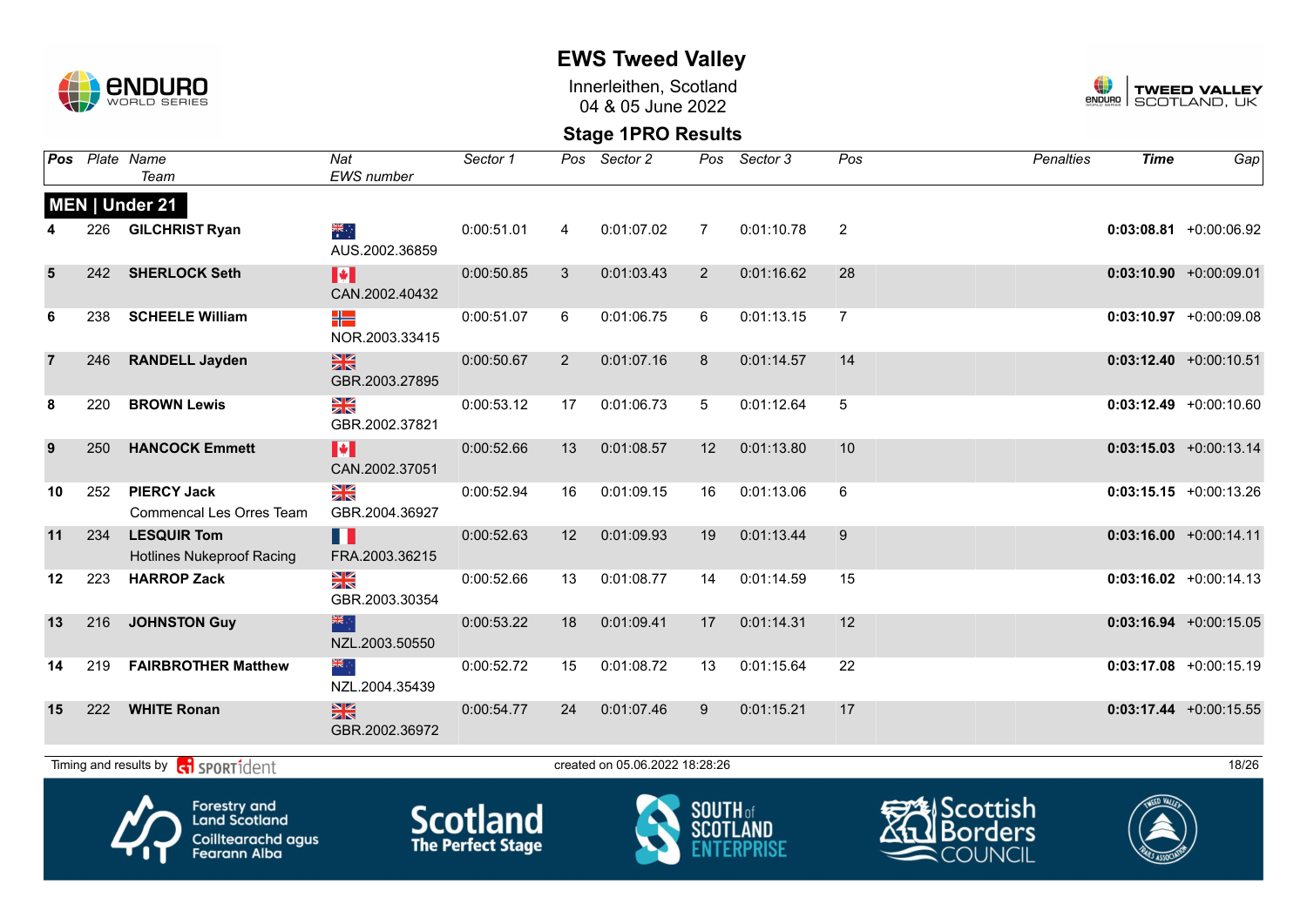

Innerleithen, Scotland 04 & 05 June 2022



| Pos |     | Plate Name<br>Team                                                                | Nat<br>EWS number                                 | Sector 1                                    | Pos | Sector 2                       | Pos             | Sector 3        | Pos | <b>Penalties</b>                                 | <b>Time</b> | Gap                       |
|-----|-----|-----------------------------------------------------------------------------------|---------------------------------------------------|---------------------------------------------|-----|--------------------------------|-----------------|-----------------|-----|--------------------------------------------------|-------------|---------------------------|
|     |     | MEN   Under 21                                                                    |                                                   |                                             |     |                                |                 |                 |     |                                                  |             |                           |
| 16  | 225 | <b>CREWTHER Matt</b>                                                              | $\frac{\mathbf{N}}{\mathbf{N}}$<br>GBR.2002.31956 | 0:00:52.23                                  | 9   | 0:01:09.62                     | 18              | 0:01:15.64      | 22  |                                                  |             | $0:03:17.49$ +0:00:15.60  |
| 17  | 233 | <b>PEREZ Enzo</b><br><b>Tribe Pyrenees Gravity</b>                                | <b>. .</b><br>FRA.2004.38362                      | 0:00:56.15                                  | 31  | 0:01:08.38                     | 11              | 0:01:13.41      | 8   |                                                  |             | $0:03:17.94$ +0:00:16.05  |
| 18  | 232 | <b>KAUX Marin</b><br><b>Tribe Pyrenees Gravity</b>                                | H.<br>FRA.2002.30383                              | 0:00:54.68                                  | 22  | 0:01:10.97                     | 25              | 0:01:14.03      | 11  |                                                  |             | $0:03:19.68$ +0:00:17.79  |
| 19  | 249 | <b>VERNHET Axel</b>                                                               | Ш<br>FRA.2002.34183                               | 0:00:54.08                                  | 19  | 0:01:10.05                     | 21              | 0:01:15.57      | 20  |                                                  |             | $0:03:19.70$ +0:00:17.81  |
| 20  | 251 | <b>BERTINI Lisandru</b><br>Lapierre Zipp Collective                               | T B<br>FRA.2004.36198                             | 0:00:54.27                                  | 20  | 0:01:10.65                     | 24              | 0:01:15.38      | 19  |                                                  |             | $0:03:20.30 + 0:00:18.41$ |
| 21  | 235 | <b>HEINE Geraud</b>                                                               | Ш<br>BEL.2004.25833                               | 0:00:54.83                                  | 25  | 0:01:10.32                     | 23              | 0:01:15.18      | 16  |                                                  |             | $0:03:20.33$ +0:00:18.44  |
| 22  | 243 | <b>REIS Nuno</b>                                                                  | $\langle \Phi \rangle$<br>POR.2003.36760          | 0:00:56.08                                  | 30  | 0:01:09.97                     | 20              | 0:01:15.31      | 18  |                                                  |             | $0:03:21.36 + 0:00:19.47$ |
| 23  | 215 | <b>WAYMAN Alex</b>                                                                | 米<br>NZL.2004.35117                               | 0:00:56.45                                  | 33  | 0:01:11.31                     | 27              | 0:01:15.62      | 21  |                                                  |             | $0:03:23.38$ +0:00:21.49  |
| 24  | 236 | <b>FOURCADE Luca</b><br><b>Tribe Pyrenees Gravity</b>                             | T N<br>FRA.2003.35944                             | 0:00:56.30                                  | 32  | 0:01:11.28                     | 26              | 0:01:16.17      | 26  |                                                  |             | $0:03:23.75$ +0:00:21.86  |
| 25  | 217 | <b>HUTMAN Omer</b>                                                                | $\overline{\phantom{1}}$<br>ISR.2004.40015        | 0:00:54.75                                  | 23  | 0:01:13.21                     | 30              | 0:01:16.08      | 25  |                                                  |             | $0:03:24.04$ +0:00:22.15  |
| 26  | 227 | <b>ESCHLER Lasse</b>                                                              | GER.2005.37539                                    | 0:00:55.78                                  | 28  | 0:01:12.82                     | 28              | 0:01:16.61      | 27  |                                                  |             | $0:03:25.21 + 0:00:23.32$ |
| 27  | 231 | <b>FUCHS Peter</b>                                                                | GER.2002.33379                                    | 0:00:55.61                                  | 26  | 0:01:14.14                     | 35              | 0:01:17.66      | 33  |                                                  |             | $0:03:27.41$ +0:00:25.52  |
|     |     | Timing and results by ci SPORT1dent                                               |                                                   |                                             |     | created on 05.06.2022 18:28:26 |                 |                 |     |                                                  |             | 19/26                     |
|     |     | Forestry and<br><b>Land Scotland</b><br>Coilltearachd agus<br><b>Fearann Alba</b> |                                                   | <b>Scotland</b><br><b>The Perfect Stage</b> |     |                                | <b>SOUTH</b> of | <b>SCOTLAND</b> |     | 2\$IScottish<br><b>Borders</b><br><b>COUNCIL</b> |             |                           |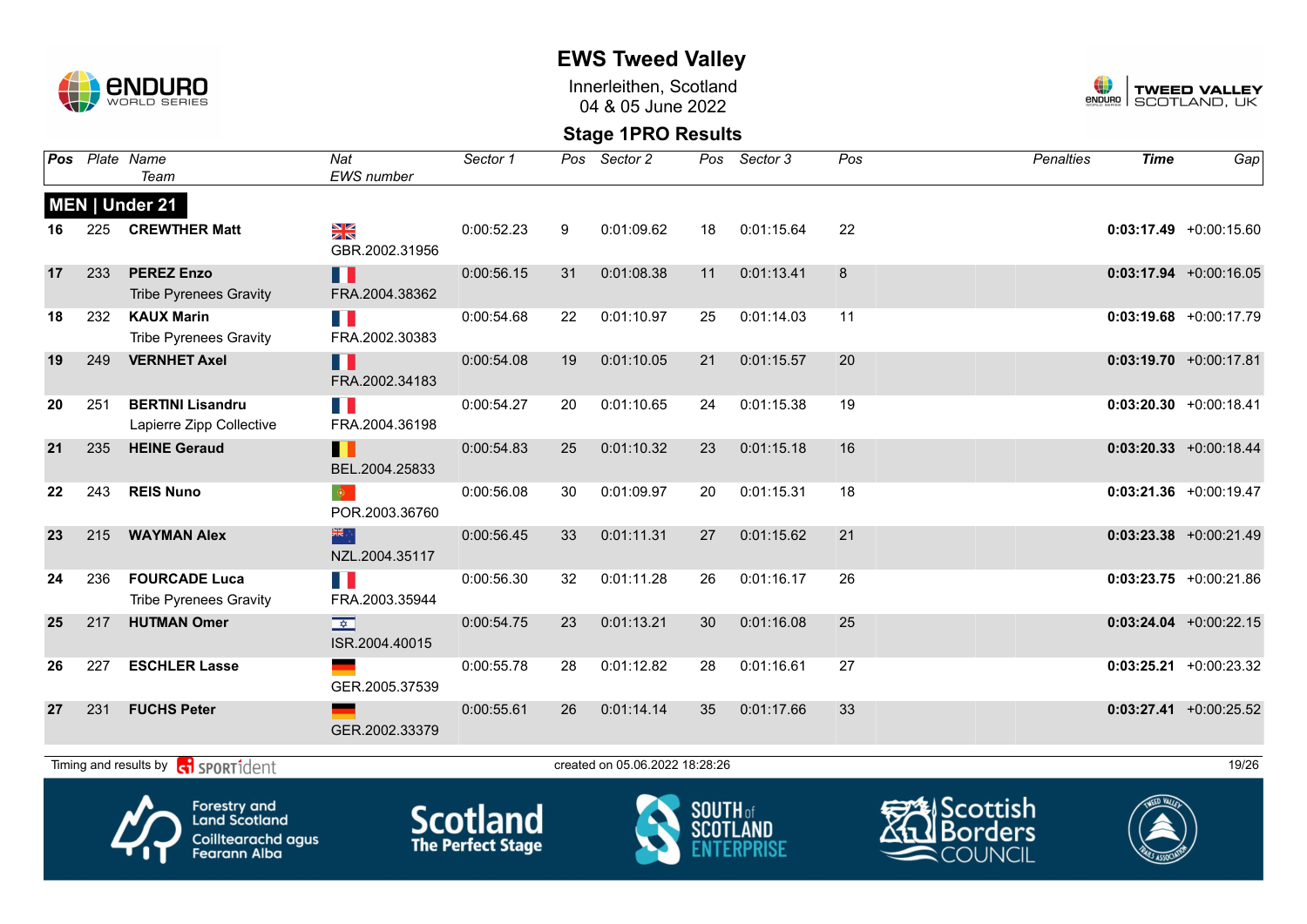

Innerleithen, Scotland 04 & 05 June 2022



### **Stage 1PRO Results**

| Pos |     | Plate Name<br>Team                                                                | Nat<br><b>EWS</b> number               | Sector 1                                    | Pos | Sector 2                       | Pos             | Sector 3        | Pos | Penalties                                                        | <b>Time</b> | Gap                       |
|-----|-----|-----------------------------------------------------------------------------------|----------------------------------------|---------------------------------------------|-----|--------------------------------|-----------------|-----------------|-----|------------------------------------------------------------------|-------------|---------------------------|
|     |     | MEN   Under 21                                                                    |                                        |                                             |     |                                |                 |                 |     |                                                                  |             |                           |
| 28  | 221 | <b>CLEMENT Liam</b>                                                               | N<br>Xk<br>GBR.2004.37661              | 0:01:01.96                                  | 44  | 0:01:08.84                     | 15              | 0:01:17.19      | 29  |                                                                  |             | $0:03:27.99$ +0:00:26.10  |
| 29  | 228 | <b>BUENGEN Lars Henrik</b><br>Swiss Enduro Team by Giant                          | Ð<br>SUI.2005.27225                    | 0:00:57.01                                  | 34  | 0:01:14.00                     | 34              | 0:01:17.27      | 30  |                                                                  |             | $0:03:28.28$ +0:00:26.39  |
| 30  | 210 | <b>JONSON Noa</b>                                                                 | 2 S<br>SWE.2003.37674                  | 0:00:55.73                                  | 27  | 0:01:14.95                     | 37              | 0:01:17.87      | 34  |                                                                  |             | $0:03:28.55 + 0:00:26.66$ |
| 31  | 230 | <b>GOWEIL Jonas</b><br><b>Cube Action Team</b>                                    | AUT.2002.36734                         | 0:00:57.38                                  | 37  | 0:01:12.89                     | 29              | 0:01:18.42      | 35  |                                                                  |             | $0:03:28.69$ +0:00:26.80  |
| 32  | 224 | <b>WILSON Ben</b>                                                                 | H.<br>IRL.2002.36239                   | 0:00:54.40                                  | 21  | 0:01:17.50                     | 41              | 0:01:17.57      | 32  |                                                                  |             | $0:03:29.47$ +0:00:27.58  |
| 33  | 213 | <b>WICKLUND Jackson</b>                                                           | <u>se</u><br>USA.2005.39414            | 0:00:59.81                                  | 41  | 0:01:13.80                     | 31              | 0:01:15.95      | 24  |                                                                  |             | $0:03:29.56$ +0:00:27.67  |
| 34  | 218 | <b>SHPANOF Elad</b>                                                               | $\frac{1}{\sqrt{2}}$<br>ISR.2005.40398 | 0:00:55.99                                  | 29  | 0:01:15.33                     | 39              | 0:01:18.68      | 36  |                                                                  |             | $0:03:30.00 + 0:00:28.11$ |
| 35  | 248 | <b>HELLY Johnathan</b>                                                            | H<br>CAN.2003.27147                    | 0:00:52.05                                  | 8   | 0:01:10.18                     | 22              | 0:01:28.17      | 43  |                                                                  |             | $0:03:30.40 +0:00:28.51$  |
| 36  | 212 | <b>FORBES Lachie</b>                                                              | ्हें<br>AUS.2003.36655                 | 0:00:58.95                                  | 39  | 0:01:13.98                     | 33              | 0:01:17.51      | 31  |                                                                  |             | $0:03:30.44$ +0:00:28.55  |
| 37  | 229 | <b>SCHLEICHER Valentin</b><br><b>RDN Racing</b>                                   | GER.2002.26946                         | 0:00:57.20                                  | 36  | 0:01:15.27                     | 38              | 0:01:19.91      | 39  |                                                                  |             | $0:03:32.38$ +0:00:30.49  |
| 38  | 312 | <b>ROUKENS Alexis</b>                                                             | . .<br>BEL.2002.36129                  | 0:00:57.16                                  | 35  | 0:01:15.87                     | 40              | 0:01:20.22      | 40  |                                                                  |             | $0:03:33.25 +0:00:31.36$  |
| 39  | 209 | <b>GREEN Lachlan</b>                                                              | 糕<br>AUS.2002.36954                    | 0:01:00.29                                  | 42  | 0:01:14.81                     | 36              | 0:01:18.68      | 36  |                                                                  |             | $0:03:33.78$ +0:00:31.89  |
|     |     | Timing and results by <b>container that the SPORT1</b> dent                       |                                        |                                             |     | created on 05.06.2022 18:28:26 |                 |                 |     |                                                                  |             | 20/26                     |
|     |     | Forestry and<br><b>Land Scotland</b><br>Coilltearachd agus<br><b>Fearann Alba</b> |                                        | <b>Scotland</b><br><b>The Perfect Stage</b> |     |                                | <b>SOUTH</b> of | <b>SCOTLAND</b> |     | <b>AScottish</b><br><u> Il Borders</u><br>$\blacksquare$ COUNCIL |             |                           |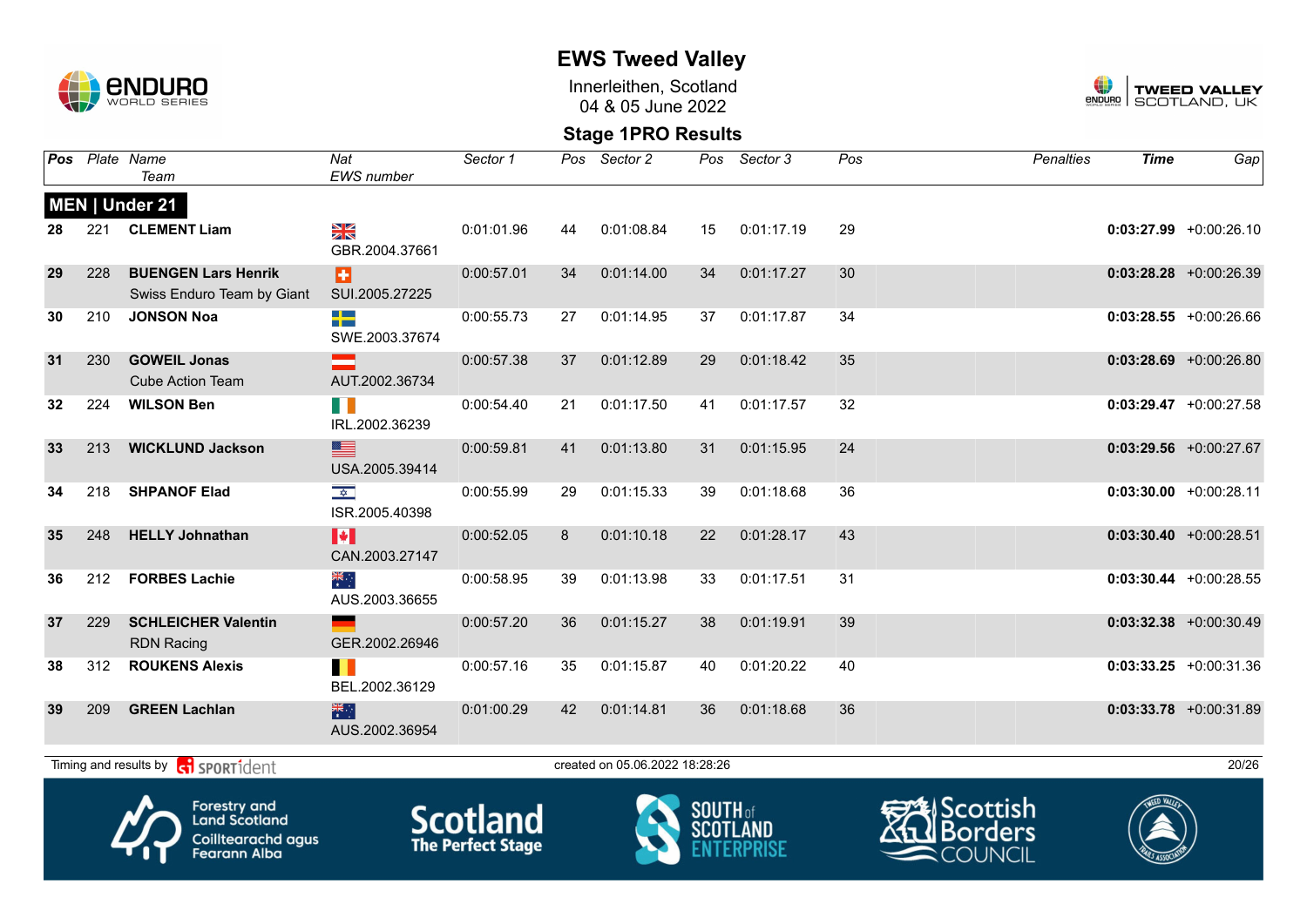

Innerleithen, Scotland 04 & 05 June 2022



| <b>Pos</b>   |                        | Plate Name<br>Team                                                                       | Nat<br><b>EWS</b> number          | Sector 1                                    | Pos             | Sector 2                       | Pos                      | Sector 3   | Pos            | <b>Penalties</b>                                 | <b>Time</b> | Gap                       |
|--------------|------------------------|------------------------------------------------------------------------------------------|-----------------------------------|---------------------------------------------|-----------------|--------------------------------|--------------------------|------------|----------------|--------------------------------------------------|-------------|---------------------------|
|              |                        | MEN   Under 21                                                                           |                                   |                                             |                 |                                |                          |            |                |                                                  |             |                           |
| 40           | 240                    | <b>SNOW Jakob</b>                                                                        | <u> and</u><br>USA.2003.24674     | 0:00:59.35                                  | 40              | 0:01:18.61                     | 42                       | 0:01:19.60 | 38             |                                                  |             | $0:03:37.56$ +0:00:35.67  |
| 41           | 214                    | <b>BARTLETT Jamie</b>                                                                    | 米心<br>NZL.2002.29529              | 0:00:57.74                                  | 38              | 0:01:13.90                     | 32                       | 0:01:26.20 | 42             |                                                  |             | $0:03:37.84$ +0:00:35.95  |
| 42           | 237                    | <b>COPE Daniel</b>                                                                       | $\frac{N}{N}$<br>GBR.2003.36534   | 0:00:52.55                                  | 11              | 0:01:08.03                     | 10                       | 0:01:37.33 | 44             |                                                  |             | $0:03:37.91$ +0:00:36.02  |
| 43           | 208                    | <b>JOHNSSON Olle</b>                                                                     | ٢Z<br>SWE.2004.39449              | 0:01:01.08                                  | 43              | 0:01:19.65                     | 43                       | 0:01:24.35 | 41             |                                                  |             | $0:03:45.08$ +0:00:43.19  |
| 44           | 253<br><b>WOMEN</b>    | <b>RYYNANEN Tarmo</b>                                                                    | ╄<br>FIN.2002.31950               | 0:00:51.02                                  | 5               | 0:01:59.15                     | 44                       | 0:01:14.48 | 13             |                                                  |             | $0:04:04.65$ +0:01:02.76  |
|              | 3                      | <b>COURDURIER Isabeau</b><br>Lapierre Zipp Collective                                    | H<br>FRA.1994.21731               | 0:00:56.63                                  | $\overline{2}$  | 0:01:10.72                     | 2                        | 0:01:18.06 | 1              |                                                  | 0:03:25.41  |                           |
| $\mathbf{2}$ | 8                      | <b>CONOLLY Ella</b><br>Cannondale Enduro                                                 | X<br>GBR.1998.21859               | 0:00:57.57                                  | 3               | 0:01:10.10                     | $\mathbf{1}$             | 0:01:18.41 | $\overline{2}$ |                                                  |             | $0:03:26.08$ +0:00:00.67  |
| $\mathbf{3}$ | $\overline{7}$         | <b>BARAONA Rebecca</b><br>Yeti / Fox Factory Team                                        | $\frac{28}{28}$<br>GBR.1993.21715 | 0:00:56.44                                  | $1\overline{1}$ | 0:01:12.03                     | 3                        | 0:01:18.96 | 3              |                                                  |             | $0:03:27.43 + 0:00:02.02$ |
| 4            | $\boldsymbol{\Lambda}$ | <b>HARNDEN Harriet</b><br><b>Trek Factory Racing</b>                                     | N<br>X<br>GBR.2001.22819          | 0:00:58.59                                  | $\overline{7}$  | 0:01:13.75                     | 4                        | 0:01:19.29 | 4              |                                                  |             | $0:03:31.63$ +0:00:06.22  |
| 5            | 177                    | <b>STONE Jessica</b>                                                                     | $\frac{28}{28}$<br>GBR.1990.32154 | 0:00:57.65                                  | $\overline{4}$  | 0:01:13.83                     | 5                        | 0:01:20.59 | 11             |                                                  |             | $0:03:32.07$ +0:00:06.66  |
| 6            | 34                     | <b>LANTHIER NADEAU</b><br>Andreane                                                       | $\blacktriangleright$             | 0:00:58.60                                  | 8               | 0:01:14.37                     | 7                        | 0:01:19.39 | 6              |                                                  |             | $0:03:32.36$ +0:00:06.95  |
|              |                        | Rocky Mountain Race Face                                                                 | CAN.1993.21609                    |                                             |                 |                                |                          |            |                |                                                  |             |                           |
|              |                        | Timing and results by <b>container that the SPORT1</b> dent                              |                                   |                                             |                 | created on 05.06.2022 18:28:26 |                          |            |                |                                                  |             | 21/26                     |
|              |                        | <b>Forestry and</b><br><b>Land Scotland</b><br>Coilltearachd agus<br><b>Fearann Alba</b> |                                   | <b>Scotland</b><br><b>The Perfect Stage</b> |                 |                                | <b>SOUTH</b> of<br>SCOTI |            |                | اscottish)<br><b>I</b> Borders<br><b>COUNCII</b> |             |                           |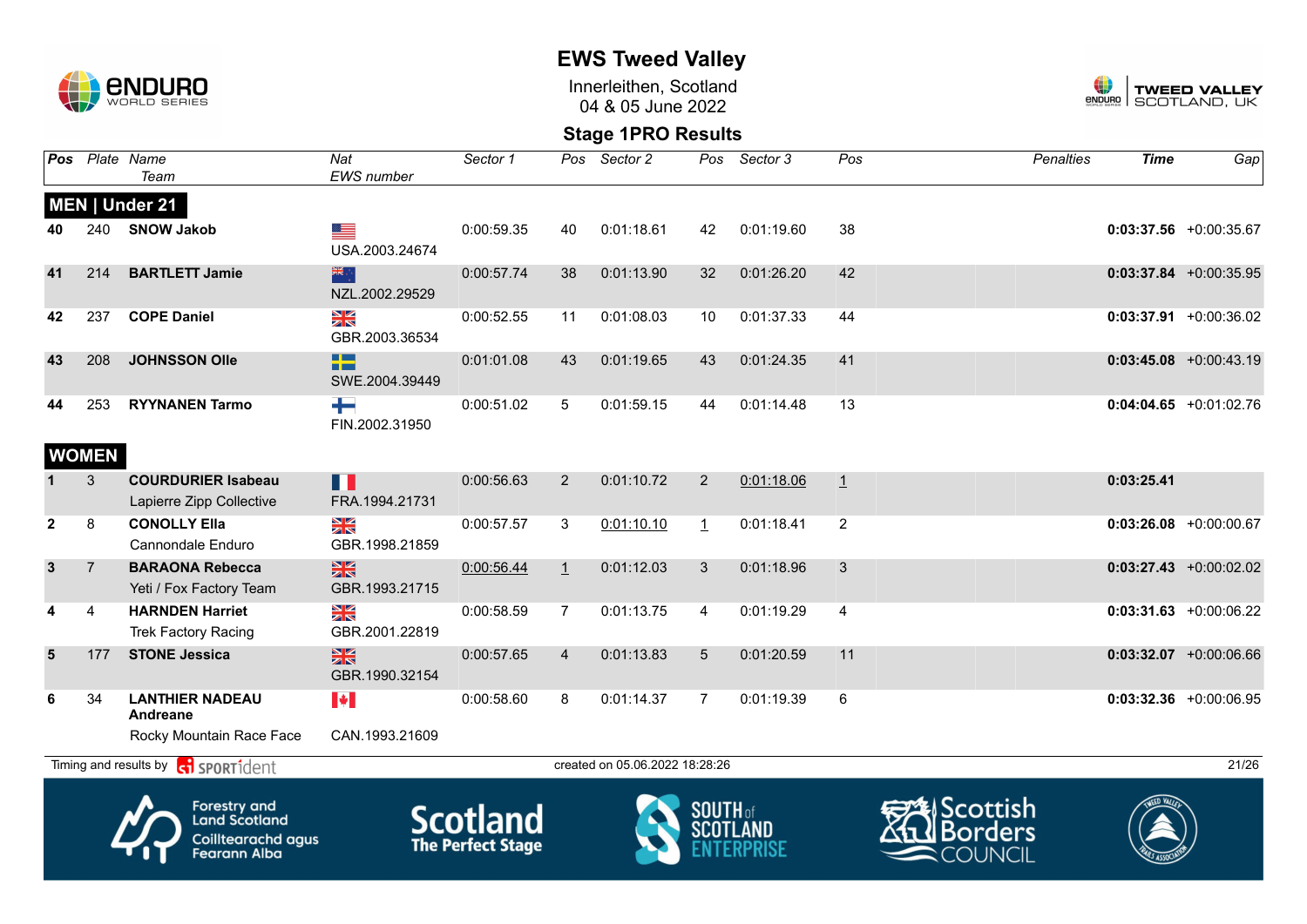

Innerleithen, Scotland 04 & 05 June 2022



| <b>Pos</b> |                | Plate Name<br>Team                                                | Nat<br><b>EWS</b> number                  | Sector 1   | Pos         | Sector 2   | Pos | Sector 3   | Pos            | <b>Penalties</b> | <b>Time</b> | Gap                       |
|------------|----------------|-------------------------------------------------------------------|-------------------------------------------|------------|-------------|------------|-----|------------|----------------|------------------|-------------|---------------------------|
|            | <b>WOMEN</b>   |                                                                   |                                           |            |             |            |     |            |                |                  |             |                           |
|            | 2              | <b>CHARRE Morgane</b><br><b>Pivot Factory Racing</b>              | Ш<br>FRA.1990.21958                       | 0:00:59.52 | 12          | 0:01:14.20 | 6   | 0:01:19.97 | 8              |                  |             | $0:03:33.69$ +0:00:08.28  |
| 8          | 10             | <b>RICHTER Raphaela</b><br>Ibis Enduro Team                       | GER.1997.25746                            | 0:00:58.75 | 10          | 0:01:16.27 | 15  | 0:01:19.55 | $\overline{7}$ |                  |             | $0:03:34.57 + 0:00:09.16$ |
| 9          | 44             | <b>SCARSI Gloria</b><br>Canyon CLLTV Dainese                      | H<br>ITA.2000.36425                       | 0:00:58.63 | 9           | 0:01:17.13 | 18  | 0:01:19.36 | 5              |                  |             | $0:03:35.12 +0:00:09.71$  |
| 10         | 6              | <b>CHARLES Estelle</b><br><b>Specialized Racing</b>               | E.<br>FRA.1997.22205                      | 0:00:59.03 | 11          | 0:01:15.75 | 13  | 0:01:20.36 | 9              |                  |             | $0:03:35.14$ +0:00:09.73  |
| 11         | $\overline{1}$ | <b>PUGIN Melanie</b><br><b>BH Enduro Racing Team</b>              | H<br>FRA.1990.21693                       | 0:00:58.33 | $6^{\circ}$ | 0:01:15.20 | 11  | 0:01:22.54 | 13             |                  |             | $0:03:36.07$ +0:00:10.66  |
| 12         | 33             | <b>MORRISON Rae</b><br>Liv Racing                                 | ैँ व्य<br>NZL.1989.21630                  | 0:00:58.20 | 5           | 0:01:14.61 | 9   | 0:01:23.76 | 17             |                  |             | $0:03:36.57 +0:00:11.16$  |
| 13         | 183            | <b>HENDERSON Polly</b>                                            | $\frac{N}{N}$<br>GBR.2001.22368           | 0:01:00.72 | 13          | 0:01:14.43 | 8   | 0:01:22.66 | 14             |                  |             | $0:03:37.81$ +0:00:12.40  |
| 14         | 43             | <b>FERGUSON Louise</b><br><b>Nukeproof SRAM Factory</b><br>Racing | $\frac{\Delta}{\Delta}$<br>GBR.1996.22180 | 0:01:02.18 | 18          | 0:01:15.17 | 10  | 0:01:20.54 | 10             |                  |             | $0:03:37.89$ +0:00:12.48  |
| 15         | 36             | <b>COOK Becky</b>                                                 | $\frac{N}{N}$<br>GBR.1986.21664           | 0:01:00.83 | 14          | 0:01:17.25 | 19  | 0:01:22.33 | 12             |                  |             | $0:03:40.41 + 0:00:15.00$ |
| 16         | 38             | <b>DUVERT Julie</b><br>Theory Racing p/b ProBikeKit               | FRA.1996.21719                            | 0:01:01.07 | 16          | 0:01:15.66 | 12  | 0:01:24.29 | 18             |                  |             | $0:03:41.02 +0:00:15.61$  |
| 17         | 176            | <b>TAYLOR Chloe</b>                                               | $\frac{N}{N}$<br>GBR.1998.23462           | 0:01:00.85 | 15          | 0:01:16.60 | 16  | 0:01:23.71 | 16             |                  |             | $0:03:41.16$ +0:00:15.75  |

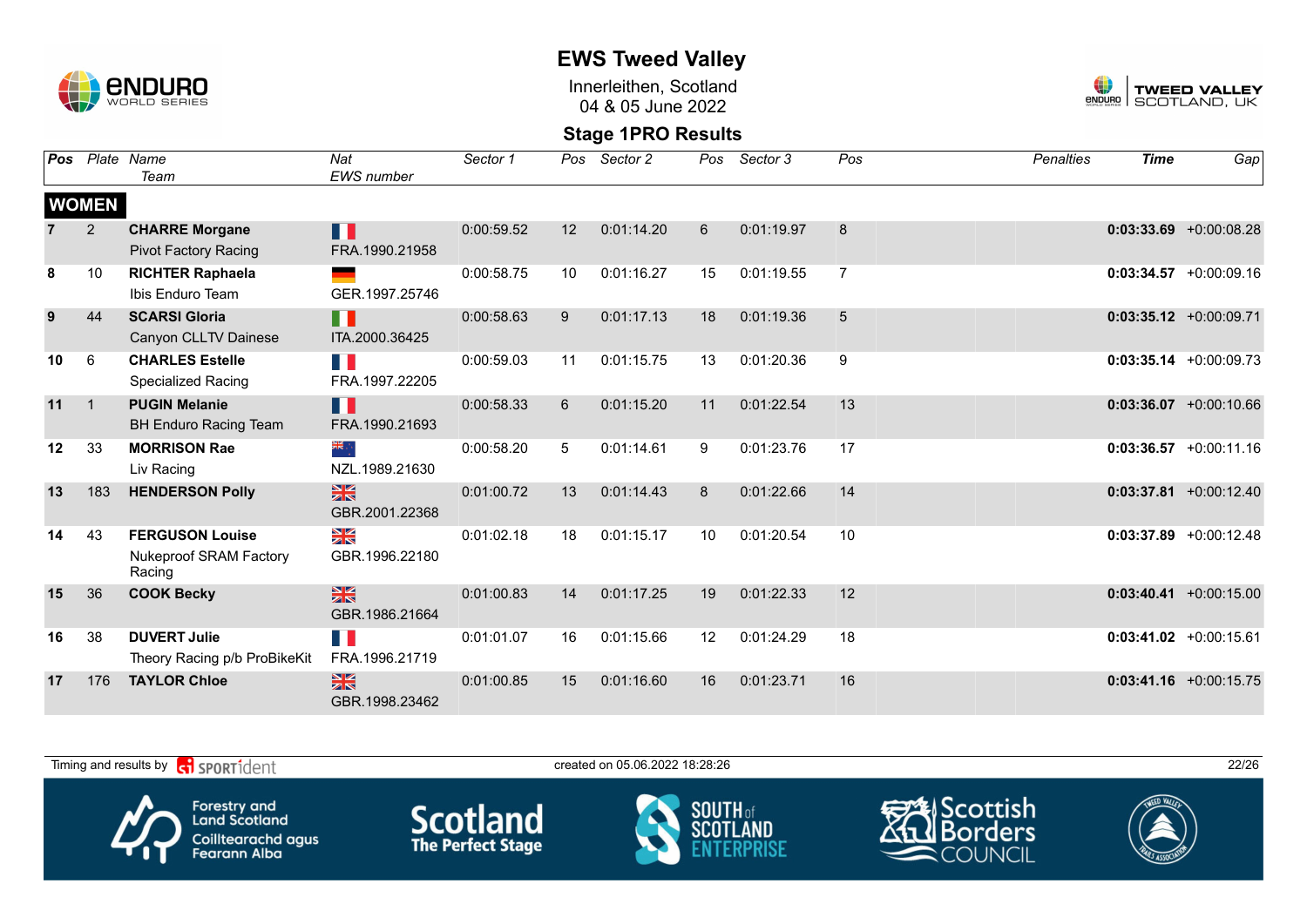

Innerleithen, Scotland 04 & 05 June 2022



### **Stage 1PRO Results**

| Pos |              | Plate Name<br>Team                                        | Nat<br><b>EWS</b> number                    | Sector 1   | Pos | Sector 2                       | Pos | Sector 3   | Pos | <b>Penalties</b> | <b>Time</b> | Gap                       |
|-----|--------------|-----------------------------------------------------------|---------------------------------------------|------------|-----|--------------------------------|-----|------------|-----|------------------|-------------|---------------------------|
|     | <b>WOMEN</b> |                                                           |                                             |            |     |                                |     |            |     |                  |             |                           |
| 18  | 41           | <b>BAUMANN Lisa</b><br><b>Commencal Les Orres Team</b>    | $\ddot{\phantom{1}}$<br>SUI.2001.37332      | 0:01:02.82 | 20  | 0:01:17.61                     | 20  | 0:01:23.41 | 15  |                  |             | $0:03:43.84$ +0:00:18.43  |
| 19  | 35           | <b>MILLER Miranda</b>                                     | $\blacktriangleright$<br>CAN.1990.21687     | 0:01:01.98 | 17  | 0:01:18.37                     | 21  | 0:01:24.68 | 21  |                  |             | $0:03:45.03 +0:00:19.62$  |
| 20  | 9            | <b>WINTON Katy</b><br><b>GT Factory Racing</b>            | ≥K<br>GBR.1993.21730                        | 0:01:03.65 | 21  | 0:01:16.93                     | 17  | 0:01:25.37 | 23  |                  |             | $0:03:45.95$ +0:00:20.54  |
| 21  | $\sqrt{5}$   | <b>KOREM Noga</b><br><b>GT Factory Racing</b>             | $\overline{\mathbf{r}^2}$<br>ISR.1991.21660 | 0:01:02.59 | 19  | 0:01:15.81                     | 14  | 0:01:27.75 | 27  |                  |             | $0:03:46.15$ +0:00:20.74  |
| 22  | 184          | <b>DILLON Sian</b>                                        | XK<br>GBR.1994.35457                        | 0:01:05.05 | 24  | 0:01:20.70                     | 22  | 0:01:24.53 | 19  |                  |             | $0:03:50.28$ +0:00:24.87  |
| 23  | 40           | <b>SCHICK Lucy</b><br>Norco Factory Team                  | H<br>CAN.2000.23447                         | 0:01:04.92 | 22  | 0:01:21.15                     | 25  | 0:01:26.60 | 25  |                  |             | $0:03:52.67$ +0:00:27.26  |
| 24  | 37           | <b>JONNIER Morgane</b><br>Rossignol Factory Team          | H I<br>FRA.1990.22559                       | 0:01:06.45 | 29  | 0:01:20.93                     | 23  | 0:01:26.03 | 24  |                  |             | $0:03:53.41 + 0:00:28.00$ |
| 25  | 180          | <b>ELLECOSTA Nadine</b><br><b>Abetone FullOut Gravity</b> | П<br>ITA.1999.25437                         | 0:01:04.98 | 23  | 0:01:21.12                     | 24  | 0:01:28.06 | 29  |                  |             | $0:03:54.16$ +0:00:28.75  |
| 26  | 182          | <b>GILL Martha</b>                                        | XK<br>GBR.1997.22469                        | 0:01:07.30 | 31  | 0:01:23.35                     | 31  | 0:01:24.63 | 20  |                  |             | $0:03:55.28$ +0:00:29.87  |
| 27  | 179          | <b>JOLIDON Sidonie</b>                                    | П<br>SUI.1987.31073                         | 0:01:06.22 | 28  | 0:01:21.67                     | 26  | 0:01:27.49 | 26  |                  |             | $0:03:55.38$ +0:00:29.97  |
| 28  | 186          | <b>REY Charlotte</b><br><b>Tribe Pyrenees Gravity</b>     | T N<br>FRA.2000.31025                       | 0:01:05.15 | 26  | 0:01:22.60                     | 29  | 0:01:29.60 | 33  |                  |             | $0:03:57.35$ +0:00:31.94  |
| 29  | 189          | <b>ASHWOOD Emily</b>                                      | $\frac{N}{N}$<br>GBR.2000.38612             | 0:01:05.07 | 25  | 0:01:21.98                     | 28  | 0:01:31.28 | 34  |                  |             | $0:03:58.33 +0:00:32.92$  |
|     |              | Timing and results by contract of the SPORT1 dent         |                                             |            |     | created on 05.06.2022 18:28:26 |     |            |     |                  |             | 23/26                     |
|     |              |                                                           |                                             |            |     |                                |     |            |     |                  |             |                           |









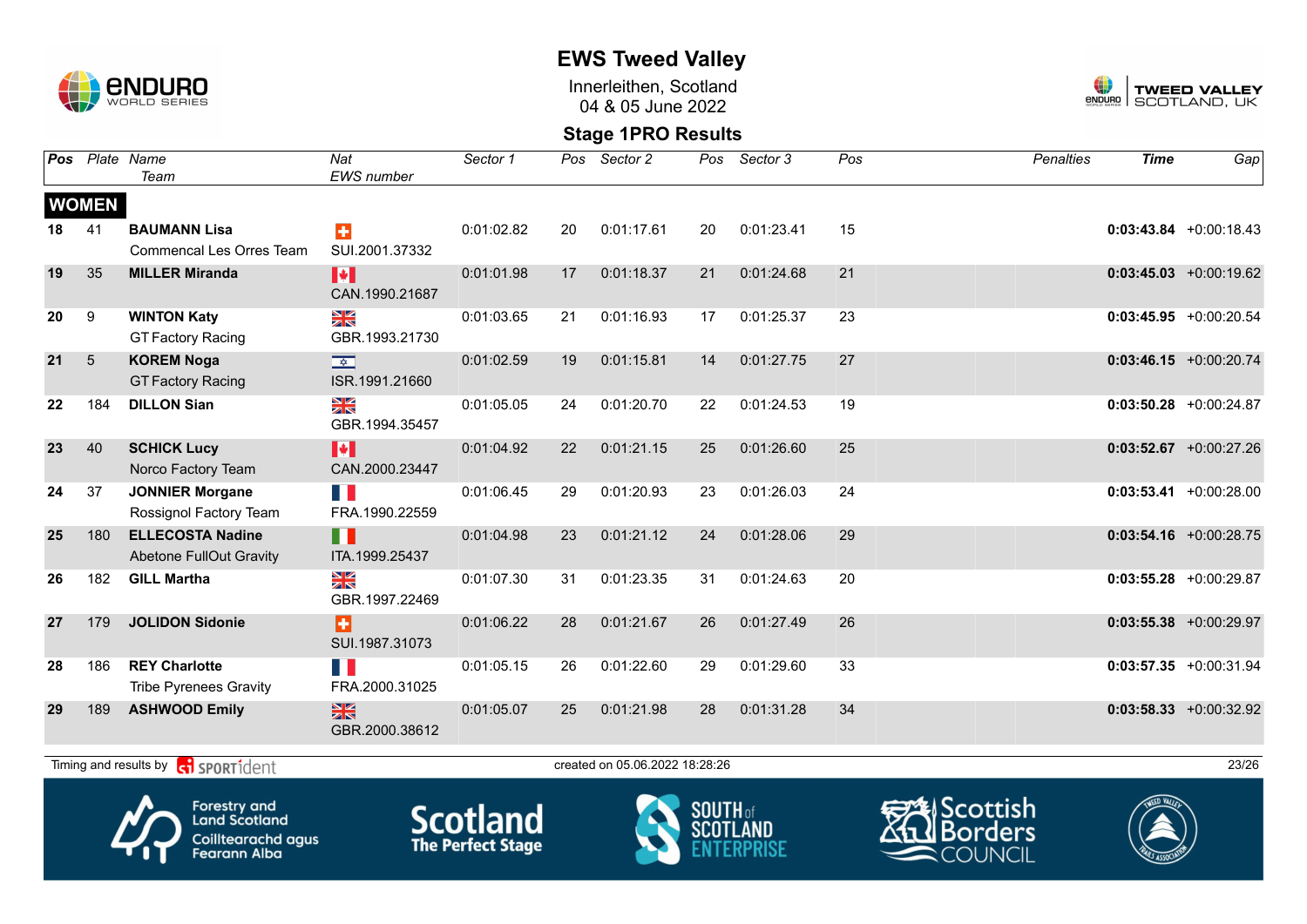

Innerleithen, Scotland 04 & 05 June 2022



|    |              | Pos Plate Name<br>Team                                                                   | Nat<br><b>EWS</b> number                | Sector 1                                    | Pos     | Sector 2                       |                 | Pos Sector 3    | Pos     | <b>Penalties</b>                                         | <b>Time</b> | Gap                       |
|----|--------------|------------------------------------------------------------------------------------------|-----------------------------------------|---------------------------------------------|---------|--------------------------------|-----------------|-----------------|---------|----------------------------------------------------------|-------------|---------------------------|
|    | <b>WOMEN</b> |                                                                                          |                                         |                                             |         |                                |                 |                 |         |                                                          |             |                           |
| 30 | 178          | <b>PAGEAU Rachel</b>                                                                     | $\blacktriangleright$<br>CAN.1995.21742 | 0:01:05.55                                  | 27      | 0:01:25.28                     | 34              | 0:01:28.79      | 30      |                                                          |             | $0:03:59.62$ +0:00:34.21  |
| 31 | 42           | <b>STEINTHALER Hanna</b><br><b>Cube Action Team</b>                                      | AUT.1997.40424                          | 0:01:09.04                                  | 35      | 0:01:24.13                     | 32              | 0:01:27.94      | 28      |                                                          |             | $0:04:01.11$ +0:00:35.70  |
| 32 | 188          | <b>JOHNSEN Jonna</b>                                                                     | 42<br>DEN.1992.27207                    | 0:01:08.20                                  | 33      | 0:01:26.73                     | 36              | 0:01:29.57      | 32      |                                                          |             | $0:04:04.50 + 0:00:39.09$ |
| 33 | 181          | <b>BATTISTA Laura</b>                                                                    | 米<br>AUS.1988.22132                     | 0:01:07.58                                  | 32      | 0:01:24.98                     | 33              | 0:01:33.97      | 35      |                                                          |             | $0:04:06.53 + 0:00:41.12$ |
| 34 | 185          | <b>LONG Julia</b>                                                                        | $\blacktriangleright$<br>CAN.1999.22029 | 0:01:08.22                                  | 34      | 0:01:31.30                     | 39              | 0:01:29.14      | 31      |                                                          |             | $0:04:08.66$ +0:00:43.25  |
| 35 | 194          | <b>DU TOIT Frances</b>                                                                   | ⋟≡<br>RSA.1997.27399                    | 0:01:06.84                                  | 30      | 0:01:22.90                     | 30              | 0:01:40.38      | 38      |                                                          |             | $0:04:10.12$ +0:00:44.71  |
| 36 | 193          | <b>MCKIRDY Angeline</b>                                                                  | $\blacktriangleright$<br>CAN.1992.23461 | 0:01:13.07                                  | 36      | 0:01:26.30                     | 35              | 0:01:38.71      | 37      |                                                          |             | $0:04:18.08$ +0:00:52.67  |
| 37 | 191          | <b>GUNNER Rhiannon</b>                                                                   | X<br>GBR.2000.37015                     | 0:01:19.42                                  | 38      | 0:01:30.58                     | 38              | 0:01:36.45      | 36      |                                                          |             | $0:04:26.45 +0:01:01.04$  |
| 38 | 192          | <b>MCKIVERIGAN Niamh</b>                                                                 | H I<br>IRL.2001.52798                   | 0:01:15.78                                  | 37      | 0:01:30.45                     | 37              | 0:01:46.94      | 39      |                                                          |             | $0:04:33.17$ +0:01:07.76  |
| 39 | 190          | <b>BRISBOURNE Corinna</b>                                                                | $\frac{N}{N}$<br>GBR.1999.36853         | 0:01:47.45                                  | 39      | 0:01:21.85                     | 27              | 0:01:24.95      | 22      |                                                          |             | $0:04:34.25 +0:01:08.84$  |
|    |              | WOMEN   Master 35+                                                                       |                                         |                                             |         |                                |                 |                 |         |                                                          |             |                           |
|    | 206          | <b>MOSELEY Tracy</b>                                                                     | $\frac{N}{N}$<br>GBR.1979.25886         | 0:01:03.68                                  | $\perp$ | 0:01:19.53                     | $\mathbf{1}$    | 0:01:26.39      | $\perp$ |                                                          | 0:03:49.60  |                           |
|    |              | Timing and results by <b>c</b> o <b>SPORT1</b> dent                                      |                                         |                                             |         | created on 05.06.2022 18:28:26 |                 |                 |         |                                                          |             | 24/26                     |
|    |              | <b>Forestry and</b><br><b>Land Scotland</b><br>Coilltearachd agus<br><b>Fearann Alba</b> |                                         | <b>Scotland</b><br><b>The Perfect Stage</b> |         |                                | <b>SOUTH</b> of | <b>SCOTLAND</b> |         | <b>SAIScottish</b><br><b>I</b> Borders<br><b>COUNCIL</b> |             |                           |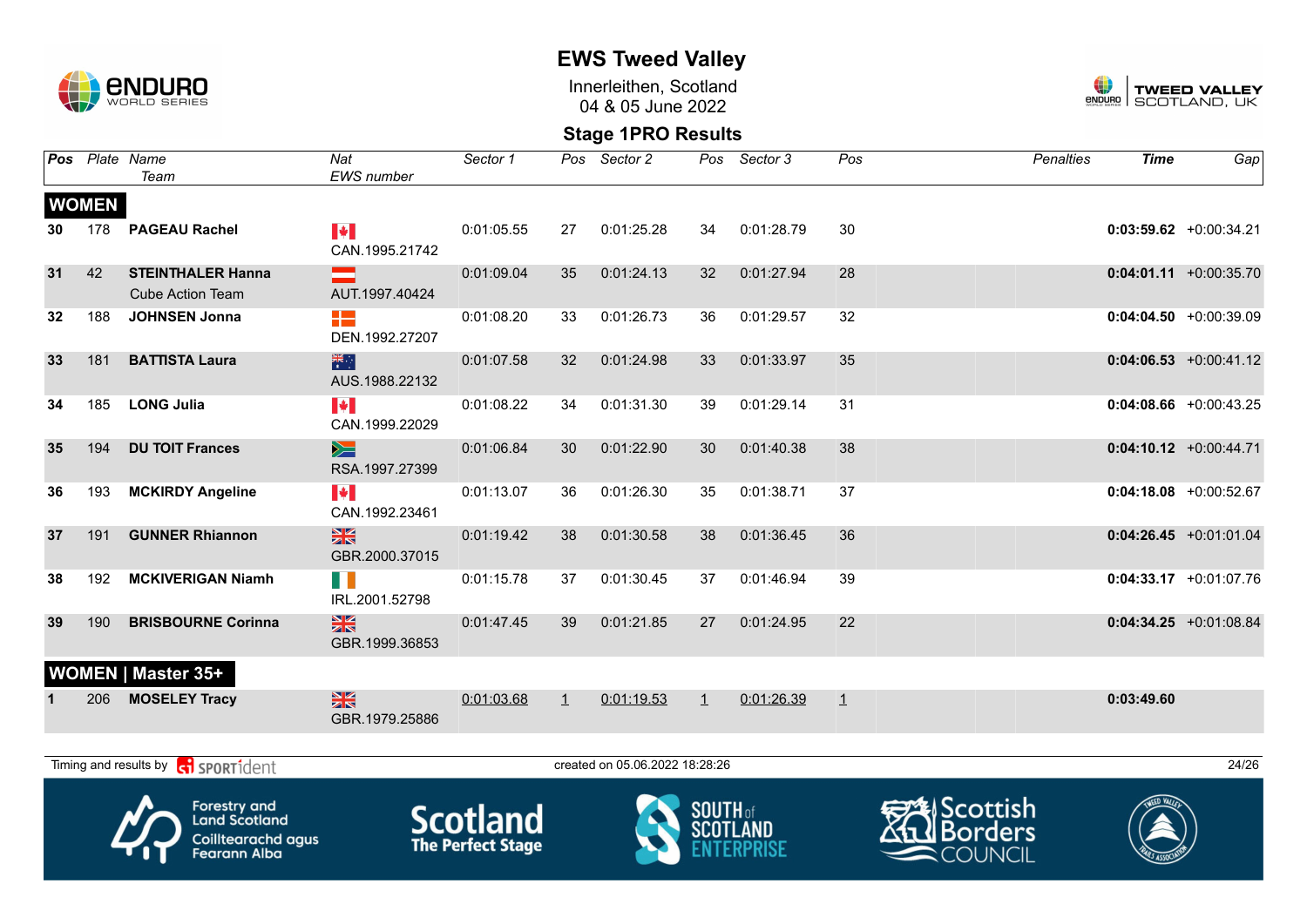

Innerleithen, Scotland 04 & 05 June 2022



|                |     | Pos Plate Name<br>Team                                                                   | Nat<br>EWS number                         | Sector 1                                    | Pos            | Sector 2                       | Pos                      | Sector 3   | Pos            | <b>Penalties</b>                               | <b>Time</b> | Gap                       |
|----------------|-----|------------------------------------------------------------------------------------------|-------------------------------------------|---------------------------------------------|----------------|--------------------------------|--------------------------|------------|----------------|------------------------------------------------|-------------|---------------------------|
|                |     | <b>WOMEN   Master 35+</b>                                                                |                                           |                                             |                |                                |                          |            |                |                                                |             |                           |
| $\mathbf{2}$   | 207 | <b>PAULIN Louise Margareta</b><br>Ibis Enduro Team                                       | 2년<br>SWE.1978.21619                      | 0:01:08.55                                  | 3              | 0:01:23.77                     | $\overline{2}$           | 0:01:28.14 | $\overline{2}$ |                                                |             | $0:04:00.46$ +0:00:10.86  |
| $\mathbf{3}$   | 205 | <b>THOMSEN Sandra Bohn</b>                                                               | 82<br>DEN.1983.33584                      | 0:01:03.95                                  | $\overline{2}$ | 0:01:30.05                     | 3                        | 0:01:46.71 | 5              |                                                |             | $0:04:20.71$ +0:00:31.11  |
| 4              | 204 | <b>NEWMAN Roslynn</b>                                                                    | $\frac{N}{N}$<br>GBR.1978.22261           | 0:01:15.36                                  | 5              | 0:01:34.09                     | $\overline{4}$           | 0:01:38.73 | 3              |                                                |             | $0:04:28.18$ +0:00:38.58  |
| 5              | 203 | <b>FILBY Maxine</b>                                                                      | $\frac{N}{N}$<br>GBR.1980.36076           | 0:01:15.23                                  | $\overline{4}$ | 0:01:35.32                     | 5                        | 0:01:42.44 | $\overline{4}$ |                                                |             | $0:04:32.99 + 0:00:43.39$ |
| 6              | 201 | <b>HART Catherine</b>                                                                    | $\frac{\Delta}{\Delta}$<br>GBR.1976.27215 | 0:01:16.35                                  | 6              | 0:01:40.08                     | 6                        | 0:01:48.24 | 6              |                                                |             | $0:04:44.67$ +0:00:55.07  |
| $\overline{7}$ | 202 | <b>CONTENTOANGELL</b><br><b>Kristine</b>                                                 | ▇                                         | 0:01:17.67                                  | $\overline{7}$ | 0:01:49.90                     | $\overline{7}$           | 0:02:04.72 | $\overline{7}$ |                                                |             | $0:05:12.29$ +0:01:22.69  |
|                |     |                                                                                          | USA.1979.33608                            |                                             |                |                                |                          |            |                |                                                |             |                           |
|                |     | <b>WOMEN   Under 21</b>                                                                  |                                           |                                             |                |                                |                          |            |                |                                                |             |                           |
|                | 197 | <b>LAN Emmy</b><br>Norco Factory Team                                                    | $\blacktriangleright$<br>CAN.2004.33463   | 0:01:01.97                                  | $\perp$        | 0:01:21.51                     | 2                        | 0:01:25.99 | $\overline{2}$ |                                                | 0:03:49.47  |                           |
| $\mathbf{2}$   | 200 | <b>RIVA Sophie</b>                                                                       | M.<br>ITA.2003.33949                      | 0:01:03.77                                  | $\overline{2}$ | 0:01:20.77                     | $\mathbf{1}$             | 0:01:25.06 | $\mathbf{1}$   |                                                |             | $0:03:49.60 + 0:00:00.13$ |
| $\mathbf{3}$   | 195 | <b>HENRY Justine</b><br><b>Tribe Pyrenees Gravity</b>                                    | H.<br>FRA.2003.32717                      | 0:01:12.92                                  | $\overline{4}$ | 0:01:31.45                     | 3                        | 0:01:33.80 | 3              |                                                |             | $0:04:18.17 + 0:00:28.70$ |
| 4              | 196 | <b>MULLIN Hannah</b>                                                                     | H<br>IRL.2005.37699                       | 0:01:11.04                                  | 3              | 0:01:32.11                     | 4                        | 0:01:36.84 | $\overline{4}$ |                                                |             | $0:04:19.99$ +0:00:30.52  |
| 5              | 198 | <b>MCCULLY Bethany</b>                                                                   | $\frac{N}{N}$<br>GBR.2004.52541           | 0:01:16.52                                  | 5              | 0:01:42.03                     | $5\overline{)}$          | 0:01:49.77 | 5              |                                                |             | $0:04:48.32$ +0:00:58.85  |
|                |     | Timing and results by <b>c</b> o <b>SPORT1</b> dent                                      |                                           |                                             |                | created on 05.06.2022 18:28:26 |                          |            |                |                                                |             | 25/26                     |
|                |     | <b>Forestry and</b><br><b>Land Scotland</b><br>Coilltearachd agus<br><b>Fearann Alba</b> |                                           | <b>Scotland</b><br><b>The Perfect Stage</b> |                |                                | <b>SOUTH</b> of<br>SCOTL |            |                | ا Scottish<br><b>Borders</b><br><b>COUNCIL</b> |             |                           |